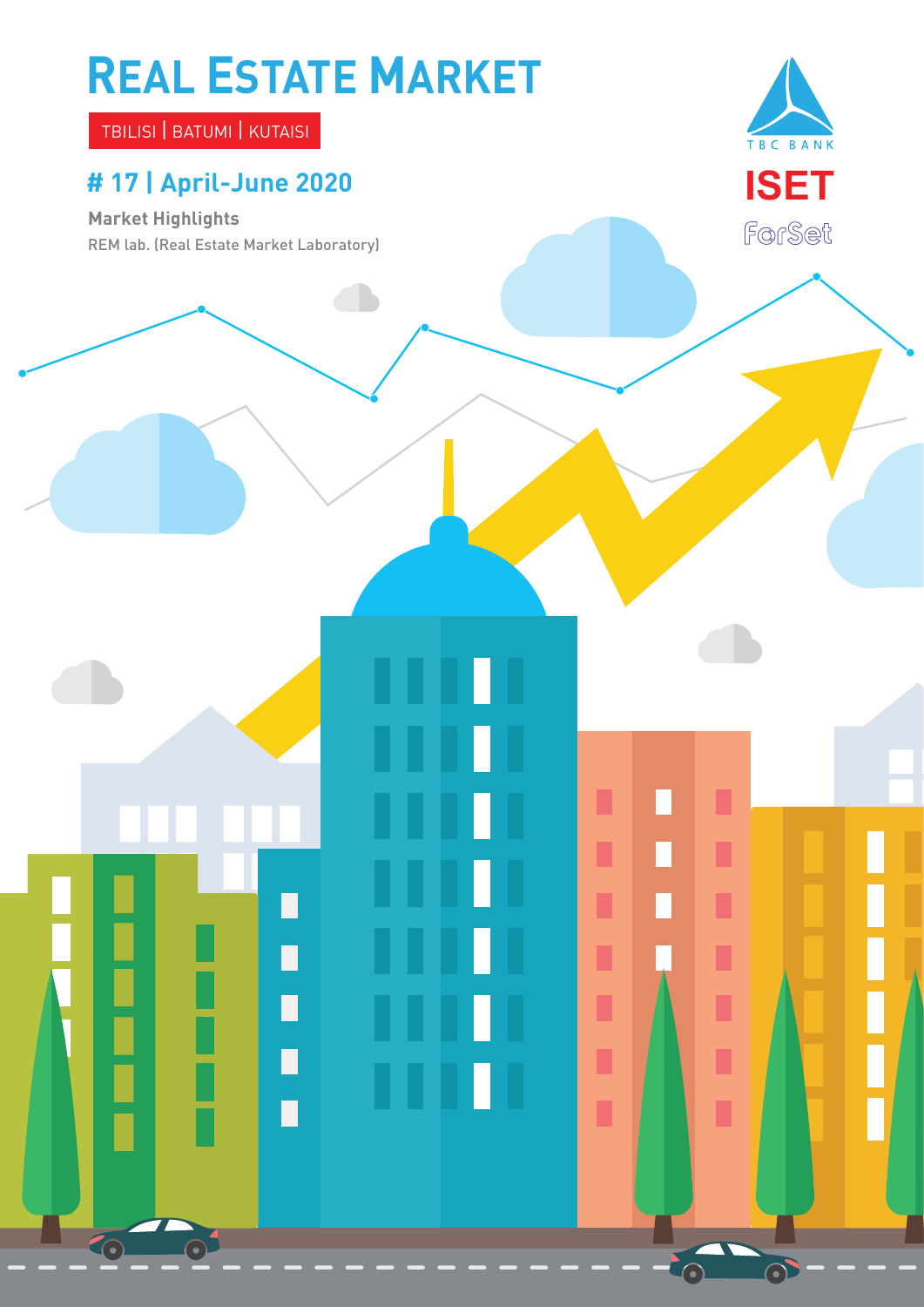Real Estate Index (REI) is an index, which represents real value of the real estate. Whenever we observe real estate prices, the first thing we look at is average price per square meter. However, average price can increase, if the sales of better quality properties (more flats in central districts or renovation, etc.) increases, which does not mean that real estate prices went up generally. We need Real Estate Index to track pure price changes. REI excludes `QUALITY EFFECT` and observes how the price of given property changes compared to the base period (April 2015 for Tbilisi City & January 2016 for Batumi City & Kutaisi City).

Types of REI are Sale Price Index (SPI) & Rent Price Index (RPI). Only SPI on residential real property is available for BAT and KUT

All indices are calculated using prices in USD.

#### **ABBREVIATIONS USED**

| <b>ASP</b>     | Average Sale Price per sq.m.                            |
|----------------|---------------------------------------------------------|
| <b>ARP</b>     | Average Rent Price per sq.m.                            |
| <b>SPI</b>     | Sale Price Index                                        |
| <b>RPI</b>     | Rent Price Index                                        |
| <b>MoM</b>     | Month-over-Month Change                                 |
| YoY            | Year-over-Year Change                                   |
| <b>X-RATE</b>  | Exchange Rate                                           |
| <b>TBS</b>     | Tbilisi City                                            |
| <b>BAT</b>     | Batumi City                                             |
| <b>KUT</b>     | Kutaisi City                                            |
| <b>MUN</b>     | Municipality                                            |
| <b>GEO</b>     | Georgia                                                 |
| <b>RP</b>      | Residential Property                                    |
| <b>CP</b>      | <b>Commercial Property</b>                              |
| <b>NAPR</b>    | National Agency of Public Registry                      |
| <b>TCHIMDS</b> | Tbilisi City Hall, Municipal Department for Supervision |

#### **X-RATE USD | GEL QUARTERLY TREND, 2016-2020**

| Q-Y       | USD   GEL | QoQ (%) | YoY (%) |
|-----------|-----------|---------|---------|
| $Q2 - 16$ | 2.2130    | $-9.2%$ | $-3.3%$ |
| $Q3 - 16$ | 2.3222    | 4.9%    | $-0.1%$ |
| $Q4 - 17$ | 2.4956    | 7.5%    | 4.1%    |
| $Q1 - 17$ | 2.6041    | 4.3%    | 6.9%    |
| $Q2 - 17$ | 2.4186    | $-7.1%$ | 9.3%    |
| $Q3 - 17$ | 2.4212    | 0.1%    | 4.3%    |
| $Q4 - 17$ | 2.5942    | 7.1%    | 3.9%    |
| $Q1 - 18$ | 2.4847    | $-4.2%$ | $-4.6%$ |
| $Q2 - 18$ | 2.4459    | $-1.6%$ | 1.1%    |
| $Q3 - 18$ | 2.4530    | 0.3%    | 1.3%    |
| $Q4 - 18$ | 2.6755    | 5.7%    | 3.1%    |
| $Q1 - 19$ | 2.6675    | $-0.3%$ | 7.4%    |
| $Q2-19$   | 2.7392    | 2.7%    | 12.0%   |
| $Q3-19$   | 2.9199    | 6.6%    | 15.4%   |
| $Q4 - 19$ | 2.9461    | 0.9%    | 10.1%   |
| $Q1 - 20$ | 2.9251    | $-0.7%$ | 9.7%    |
| $Q2 - 20$ | 3.1372    | 7.3%    | 14.5%   |
|           |           |         |         |

Source: NBG 2020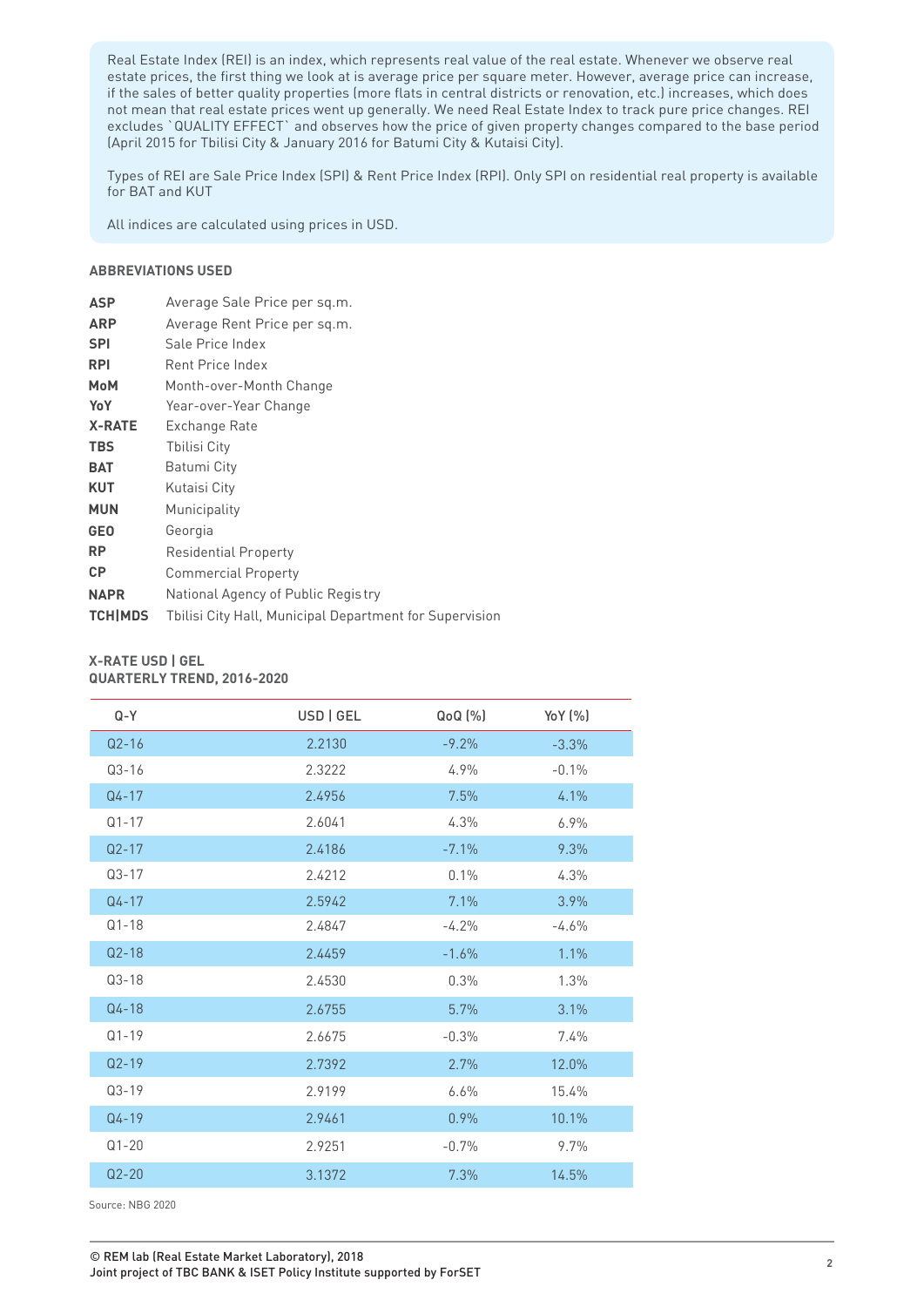### **REAL PROPERTY SALES**

#### GEO HIGHLIGHTS

In comparison to Q1 2020, the GEO real property market contracted significantly by 45.5% in Q2 2020 (from 27,273 units sold in Q1 2020 to 14,855 in Q2 2020) while the annual decrease was observed at 53.6% (YoY) compared to Q2 2019.

Tbilisi dominated the real property market with a 36.2% share in total sales in Q2 2020. The Tbilisi market was followed by Kakheti and Kvemo Kartli, with a respective 12.9% and 8.9% of GEO sales.

The highest annual decrease in Q2 sales (YoY) was observed in Adjara (-67.5%), followed by Tbilisi City (-62.6%), Samtskhe-Javakheti (-55.3%) and Imereti (-52.0%) regions. In total, the market outside the capital shrank by 46.3%.

More than half of GEO sales were registered in the two largest cities: Tbilisi and Batumi.

#### **For Q2 2020, the TOP 3 regions by GEO sales were:**

**For Q2 2020, the TOP 3 Tbilisi districts by sales were:**

Tbilisi (5,383 units, 36.2%) Kakheti (1,909 units, 12.9%) Kvemo Kartli (1,317 units, 8.9%) Saburtalo (1,381 units, 25.8%) Isani (886 units, 16.5%) Vake (658 units, 12.2%)

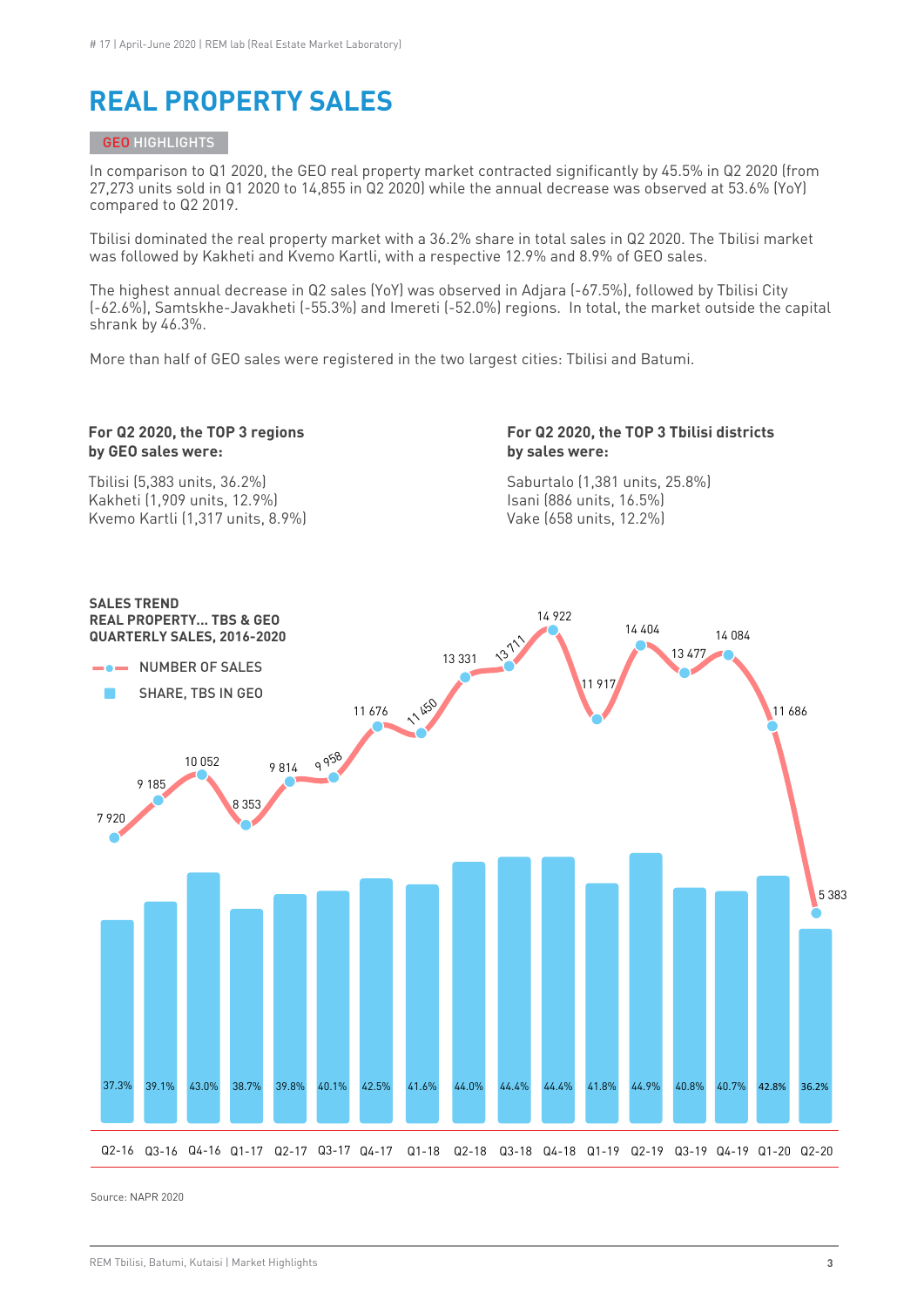#### **SALES REAL PROPERTY… TBS & GEO QUARTERLY SALES, 2016-2020**

| $Q - Y$   | TBS (UNIT) | $QoQ(\%)$ | GEO (UNIT) | $QoQ(\%)$ |
|-----------|------------|-----------|------------|-----------|
| $Q2 - 16$ | 8 1 7 7    | 12.3%     | 21894      | 7.4%      |
| $Q3-16$   | 9 1 8 5    | 12.3%     | 23 468     | 7.2%      |
| $Q4 - 17$ | 10 052     | 9.4%      | 23 380     | $-0.4%$   |
| $Q1 - 17$ | 8 3 5 3    | $-16.9%$  | 21 611     | $-7.6%$   |
| $Q2-17$   | 9814       | 17.5%     | 24 673     | 14.2%     |
| $Q3 - 17$ | 9 9 5 8    | 1.5%      | 24 8 4 8   | 0.7%      |
| $Q4 - 17$ | 11 676     | 17.3%     | 27 477     | 10.6%     |
| $Q1 - 18$ | 11 450     | $-1.9%$   | 27 495     | 0.1%      |
| $Q2-18$   | 13 331     | 16.4%     | 30 264     | 10.1%     |
| $Q3-18$   | 13 711     | 2.9%      | 30 890     | 2.1%      |
| $Q4 - 18$ | 14 9 22    | 8.8%      | 33 598     | 8.8%      |
| $Q1 - 19$ | 11 917     | $-20.1%$  | 28 502     | $-15.2%$  |
| $Q2 - 19$ | 14 404     | 20.9%     | 32 048     | 12.4%     |
| $Q3-19$   | 13 477     | $-6.4%$   | 33 051     | 3.1%      |
| Q4-19     | 14 084     | 4.5%      | 34 602     | 4.7%      |
| $Q1 - 20$ | 11 686     | $-17.0%$  | 27 273     | $-21.2%$  |
| $Q2 - 20$ | 5 3 8 3    | $-53.9%$  | 14855      | $-45.5%$  |

Source: NAPR 2020

#### **REAL PROPERTY SALES TBS DISTRICTS Q2 2020**

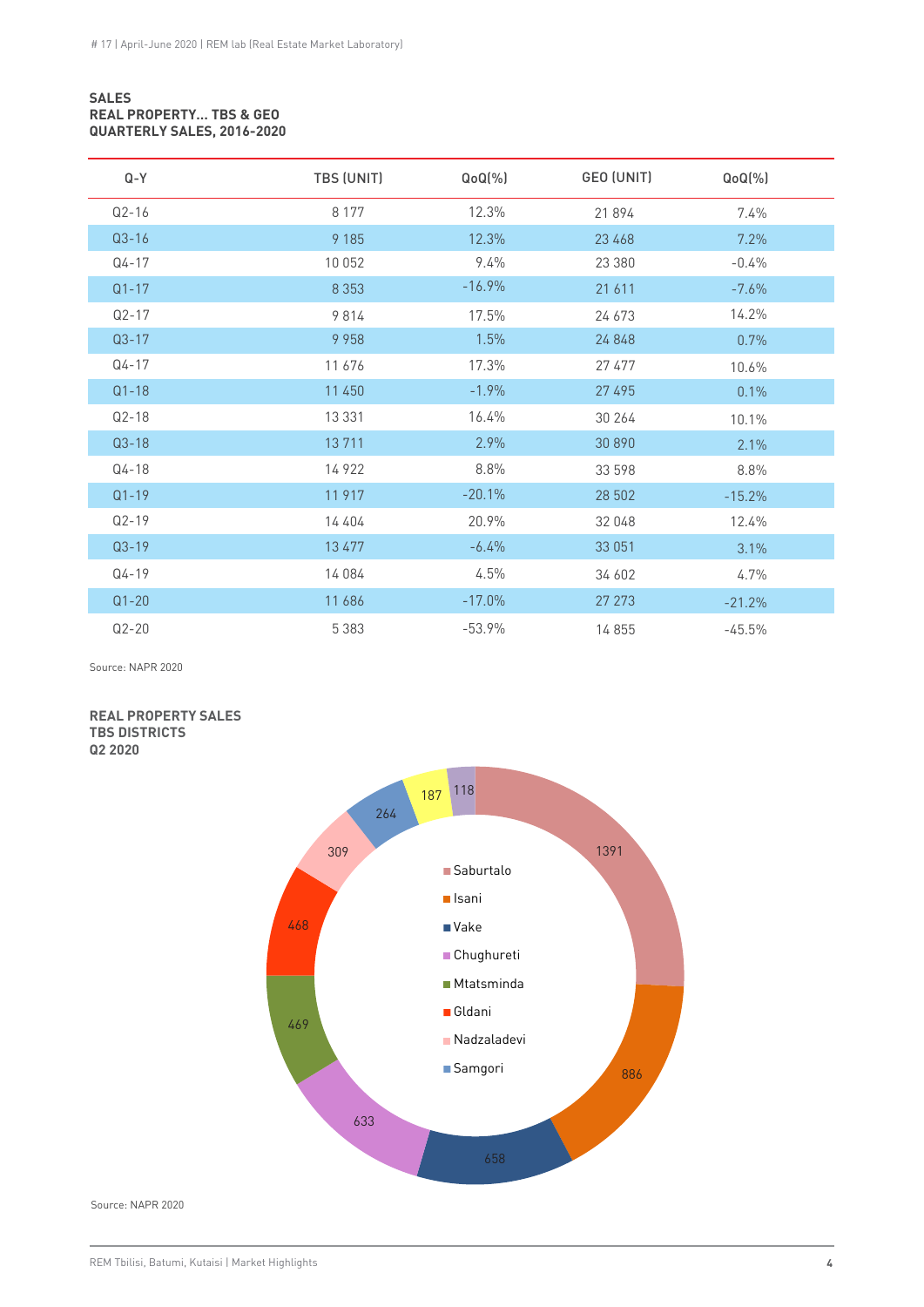#### **SALES REAL PROPERTY… GEO REGIONS Q2 2020**

| <b>REGION</b>                   | NUMBER (UNIT) | SHARE IN GEO (%) | YoY (%) |
|---------------------------------|---------------|------------------|---------|
|                                 |               |                  |         |
| <b>Thilisi City</b>             | 5 3 8 3       | 36%              | $-63%$  |
| Ajara                           | 1 1 9 0       | 8%               | $-68%$  |
| Guria                           | 354           | 2%               | $-41%$  |
| Imereti                         | 1 2 2 8       | 8%               | $-52%$  |
| Kakheti                         | 1909          | 13%              | $-44%$  |
| Mtskheta-Mtianeti               | 1 1 5 6       | 8%               | $-15%$  |
| Racha-Lechkhumi & Kvemo Svaneti | 194           | $1\%$            | $-3%$   |
| Samegrelo-Zemo Svaneti          | 615           | 4%               | $-49%$  |
| Samtskhe-Javakheti              | 473           | 3%               | $-55%$  |
| Kvemo Kartli                    | 1317          | 9%               | $-34%$  |
| Shida Kartli                    | 1036          | 7%               | $-35%$  |

Source: NAPR 2020

#### **REAL PROPERTY SALES TOP CITIES & MUNICIPALITIES Q2 2020**

| <b>MUN</b>          | NUMBER (UNIT) | SHARE IN GEO (%) |
|---------------------|---------------|------------------|
|                     |               |                  |
| <b>TBS</b>          | 5 3 8 3       | 36.2%            |
|                     |               |                  |
| <b>BAT</b>          | 1037          | 7.0%             |
|                     |               |                  |
| <b>MTSKHETA MUN</b> | 709           | 4.8%             |
|                     |               |                  |
| <b>GORI MUN</b>     | 532           | 3.6%             |
|                     |               |                  |
| <b>GURJAANI MUN</b> | 412           | 2.8%             |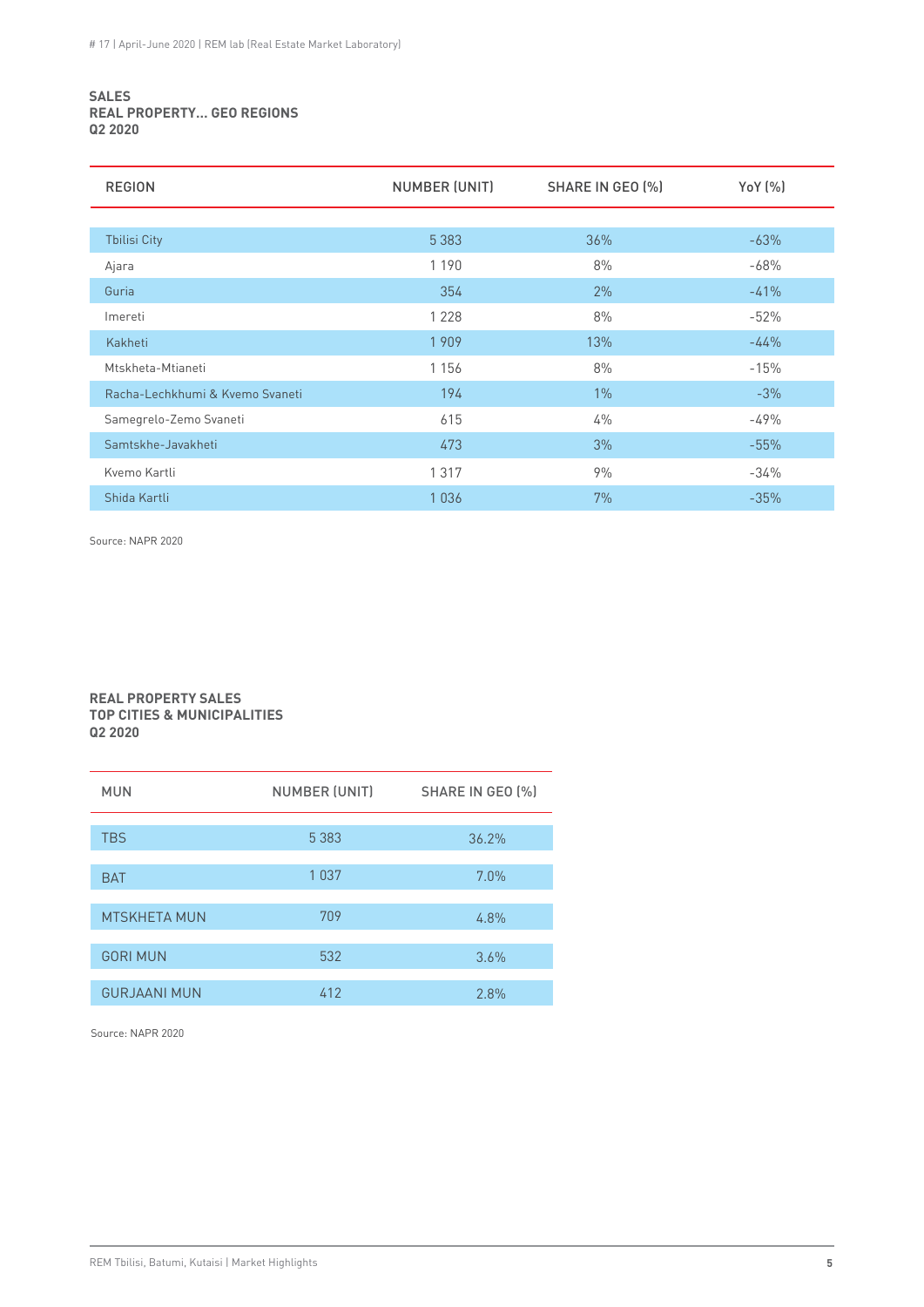#### **SALES TBS & GEO REAL PROPERTIES... ANNUAL TREND, 2016-2020**



 $\bullet$ TBS

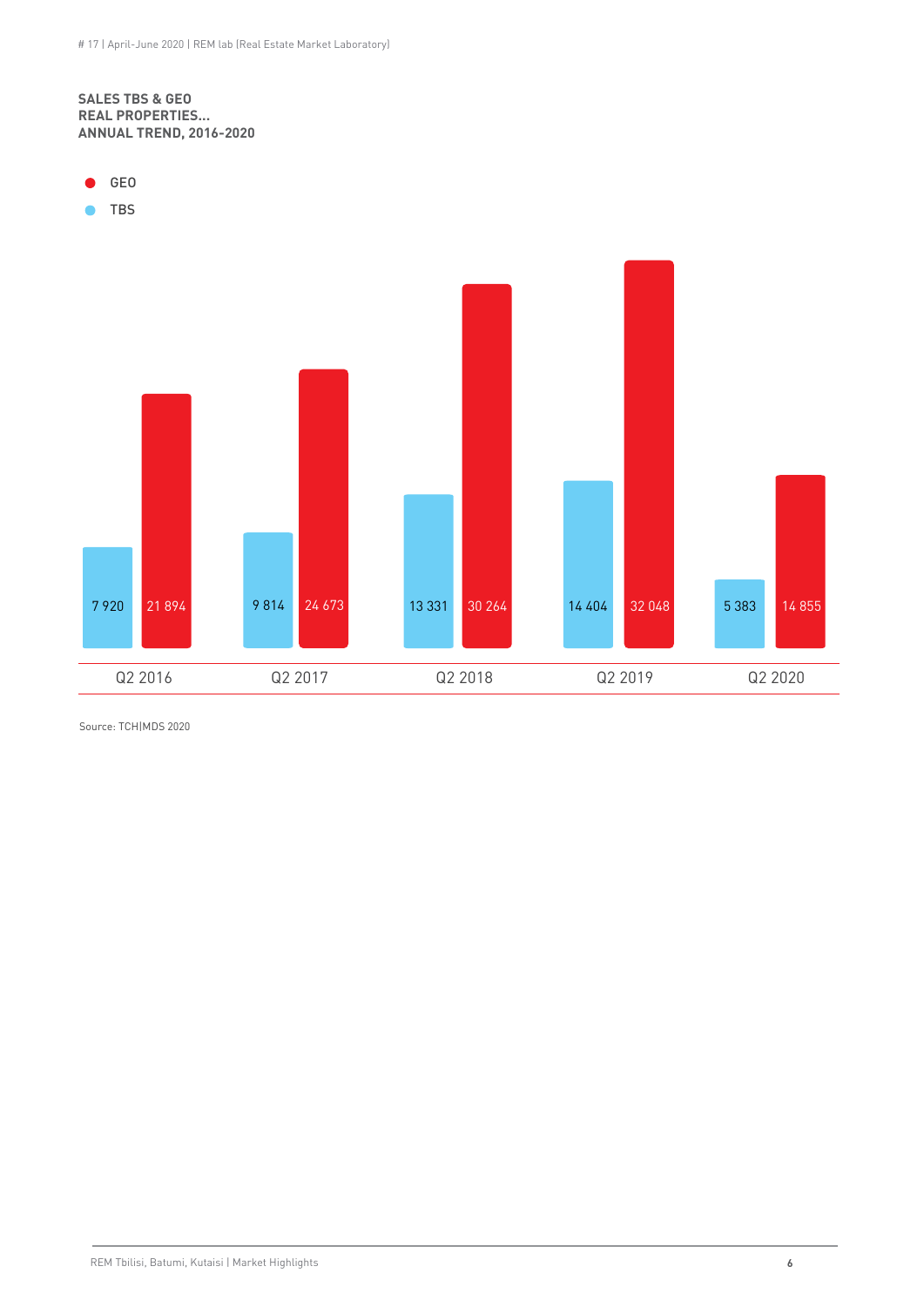### **REAL PROPERTY SUPPLY**

TBS HIGHLIGHTS

**SUPPLY** 

In Q2 2020, 95 new buildings in total, with an area of 180,251 m2, were completed in Tbilisi. The capital's real property supply significantly declined both in the number of buildings (-46.3% YoY) and the total area of buildings (-55.6% YoY).

Tbilisi's real property supply is composed of the following: 69 units of residential buildings (with a total area of 97,400 m2), 7 multi-functional buildings (with a total area of 58,385 m2), and 19 commercial buildings (with a total area of 24,466 m2).

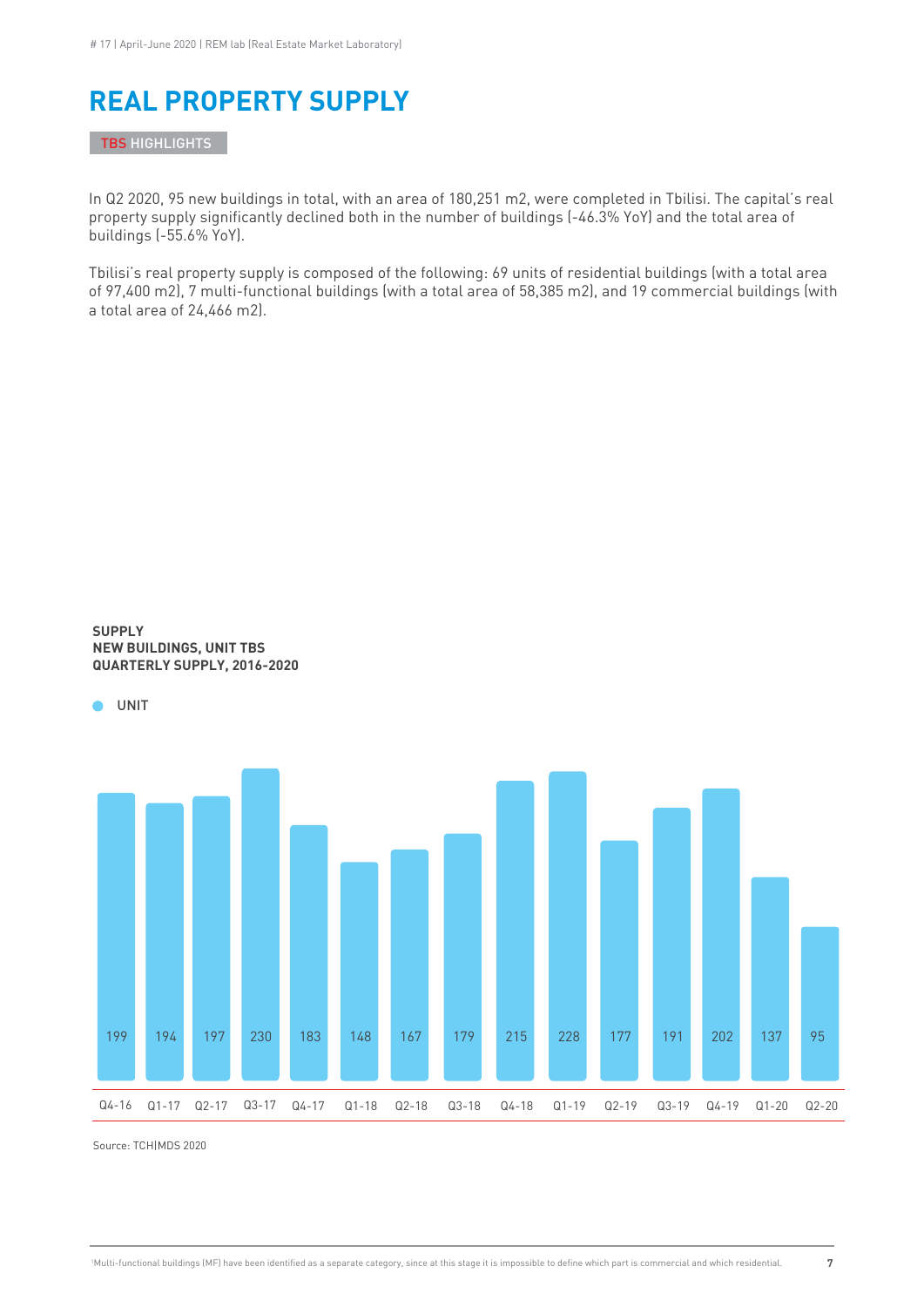#### **SUPPLY NEW BUILDINGS, UNIT TBS QUARTERLY SUPPLY, 2016-2020**

| $Q - Y$   | RP (UNIT) | CP (UNIT) | MF(UNIT)       | ALL (UNIT) |
|-----------|-----------|-----------|----------------|------------|
| $Q1 - 16$ | 137       | 40        | $\ldots$       | 177        |
| $Q2 - 16$ | 146       | 36        | $\cdots$       | 182        |
| $Q3 - 16$ | 168       | $40\,$    | $\cdots$       | 208        |
| $Q4 - 16$ | 155       | 44        | $\cdots$       | 199        |
| $Q1 - 17$ | 146       | 48        | $\cdots$       | 194        |
| $Q2 - 17$ | 161       | 36        | $\cdots$       | 197        |
| $Q3-17$   | 166       | 64        | $\ldots$       | 230        |
| $Q4 - 17$ | 152       | 31        | $\cdots$       | 183        |
| $Q1 - 18$ | 127       | 21        | $\ldots$       | 148        |
| $Q2 - 18$ | 139       | 28        | $\cdots$       | 167        |
| $Q3-18$   | 142       | 37        | $\cdots$       | 179        |
| $Q4 - 18$ | 183       | 32        | $\cdots$       | 215        |
| $Q1 - 19$ | 197       | 31        | $\cdots$       | 228        |
| $Q2 - 19$ | 144       | 23        | $10\,$         | 177        |
| $Q3-19$   | 150       | 33        | $\,8\,$        | 191        |
| $Q4 - 19$ | 153       | 36        | 13             | 202        |
| $Q1 - 20$ | 106       | 24        | $\overline{7}$ | 137        |
| $Q2 - 20$ | 69        | 19        | 7              | 95         |

Source: TCH|MDS 2020

#### **SUPPLY NEW BUILDINGS, AREA TBS QUARTERLY SUPPLY, 2016-2020**

● AREA, K SQ.M.

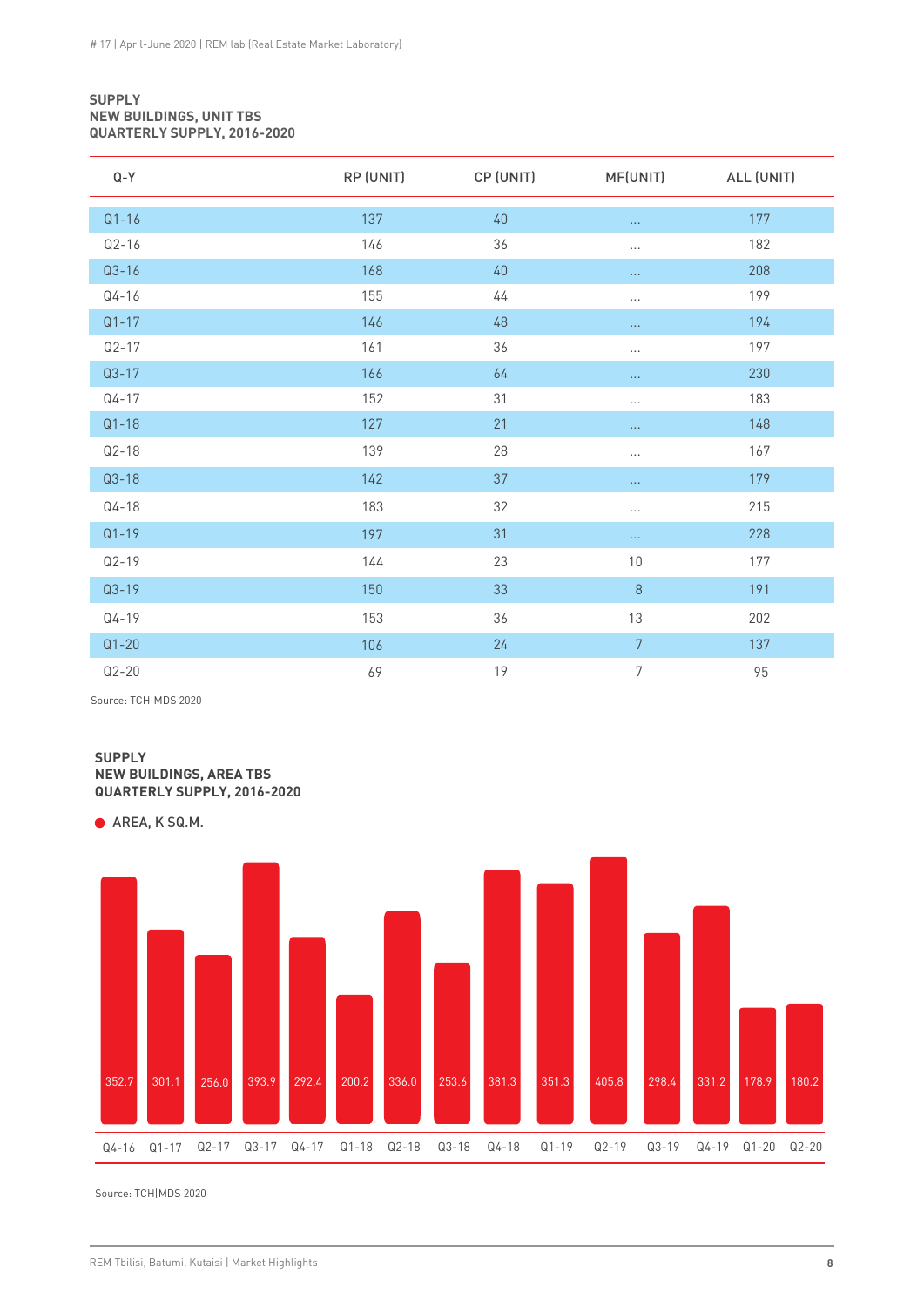#### **SUPPLY NEW BUILDINGS, AREA TBS QUARTERLY SUPPLY, 2016-2020**

| $Q - Y$   | RP (K SQ.M) | CP (K SQ.M) | MF (K SQ.M)          | ALL (K SQ.M) |
|-----------|-------------|-------------|----------------------|--------------|
| $Q1 - 16$ | 274.5       | 71.6        | $\cdots$             | 346.1        |
| $Q2 - 16$ | 259.2       | 70.7        | $\cdots$             | 329.9        |
| $Q3 - 16$ | 363.0       | 53.1        | $\cdots$             | 416.1        |
| $Q4 - 16$ | 264.8       | 87.9        | $\cdots$             | 352.7        |
| $Q1 - 17$ | 193.3       | 107.8       | $\cdots$             | 301.1        |
| $Q2 - 17$ | 210.3       | 45.7        | $\cdots$             | 256.0        |
| $Q3-17$   | 174.9       | 219.1       | $\sim$ $\sim$ $\sim$ | 394.0        |
| $Q4 - 17$ | 253.9       | 38.6        | $\cdots$             | 292.5        |
| $Q1 - 18$ | 140.2       | 60.0        | $\cdots$             | 200.2        |
| $Q2-18$   | 283.0       | 52.9        | $\cdots$             | 336.0        |
| $Q3-18$   | 103.5       | 150.1       | $\ldots$             | 253.6        |
| $Q4 - 18$ | 265.9       | 115.3       | $\cdots$             | 381.3        |
| $Q1 - 19$ | 291.5       | 59.7        | $\cdots$             | 351.3        |
| $Q2 - 19$ | 245.4       | 19.6        | 140.7                | 405.8        |
| $Q3 - 19$ | 150.8       | 72.6        | 74.9                 | 298.4        |
| $Q4 - 19$ | 150.9       | 79.3        | 100.9                | 331.2        |
| $Q1 - 20$ | 94.1        | 55.5        | 29.2                 | 178.9        |
| $Q2 - 20$ | 97.4        | 24.4        | 58.3                 | 180.2        |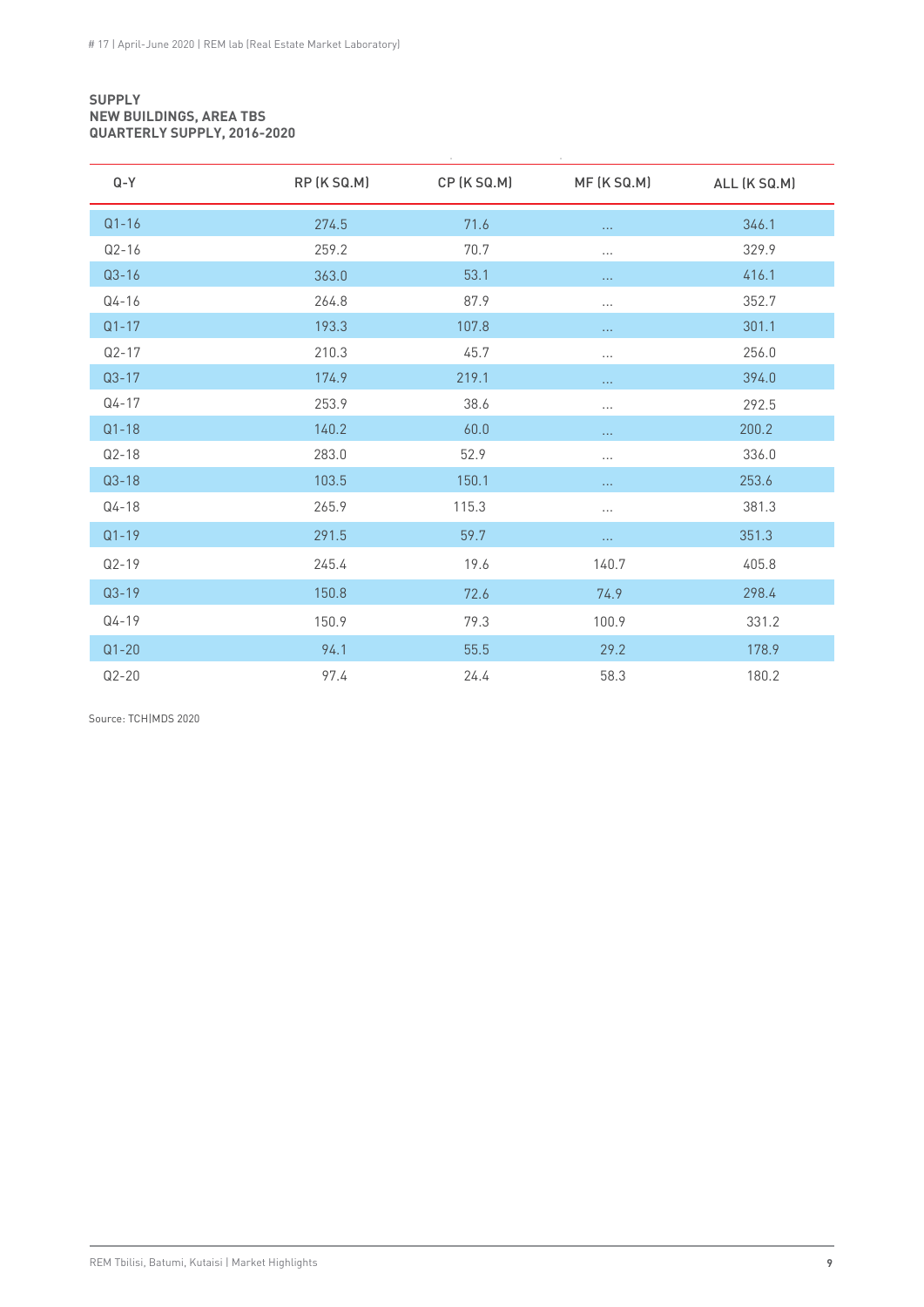# **RESIDENTIAL PROPERTY PRICES**

TBS HIGHLIGHTS

In Q2 2020, the SPI for residential properties experienced an increase of 2.0% (QoQ) reaching 1.16 index point (index equals 1 in base period, Q3 2015), while the RPI decreased by 5.4% (QoQ) and settled at 0.86 index points.

During this quarter, the ASP varied between 810 USD and 1074 USD per m2 (monthly average), and the ARP was between 6.8 USD and 7.2 USD per m2 (monthly average). The quarterly average is 957 USD for ASP and 7.0 USD for ARP.

For Q2 2020, the ASP in USD increased (YoY) in Isani (24.5%), Gldani (14.3%), Samgori (7.4%), Krtsanisi (7.3%), Mtsatsminda (6.1%) and Saburtalo (1.2%) districts, and decreased in Chughureti (-10.2%), Nadzaladevi (-2.2%), Didube (-1.3%) and Vake (-1.3%) districts.

The ARP in USD increased (YoY) in all districts of Tbilisi, with greatest increases in Isani (25.5%) and Chughureti (24.3%) and Krtsanisi (24.2%).

In Q2 2020, comparatively the most and least expensive districts by ASP were: Mtatsminda (1,240 USD) and Samgori (606 USD); and by ARP: Mtatsminda (8.0 USD) and Gldani (4.4 USD).



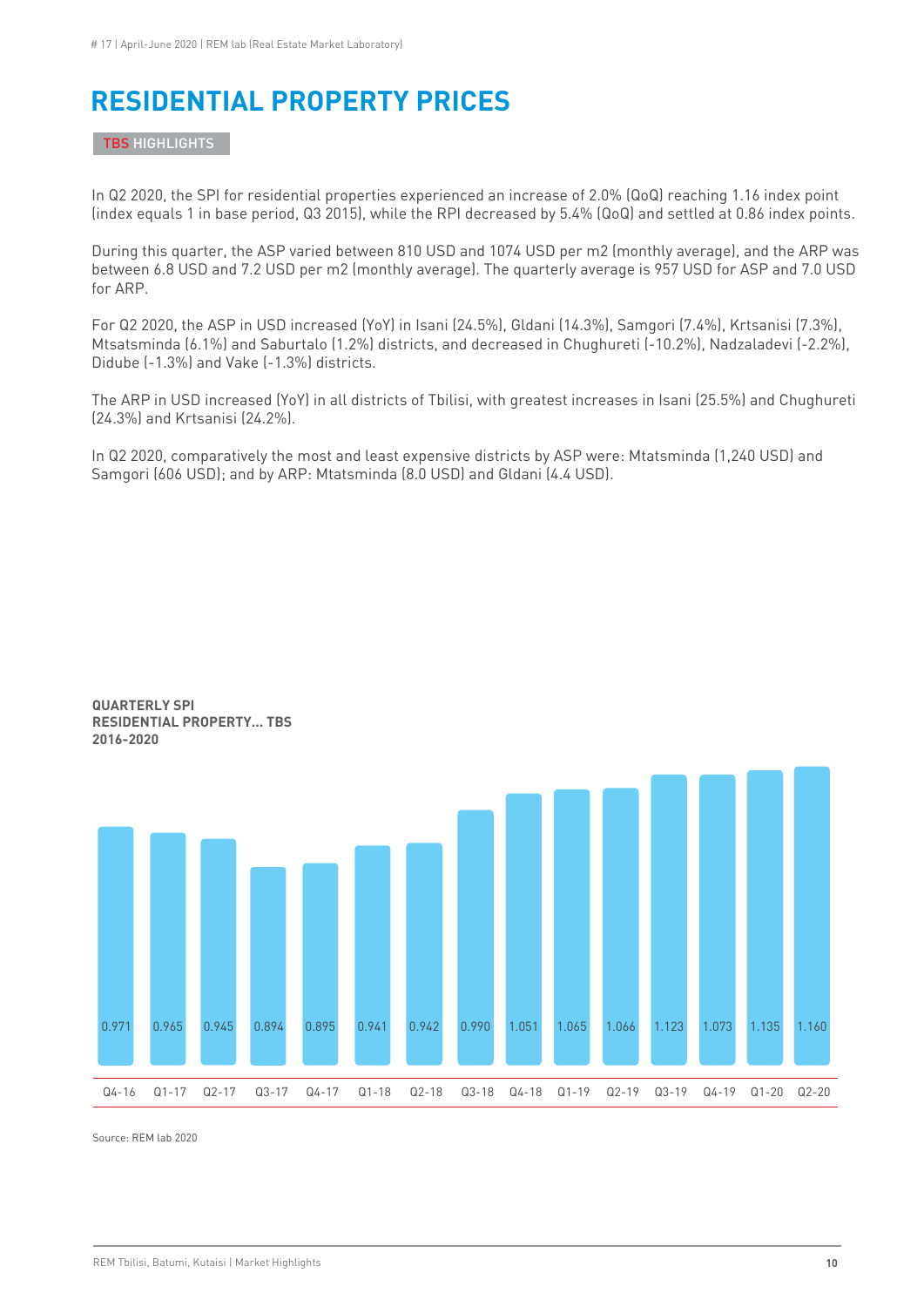

Q3-15 Q4-15 Q1-16 Q2-16 Q3-16 Q4-16 Q1-17 Q2-17 Q3-17 Q4-17 Q1-18 Q2-18 Q3-18 Q4-18 Q1-19 Q2-19 Q3-19 Q4-19 Q1-20 Q2-20

Source: REM lab 2020

#### **QUARTERLY ASP RESIDENTIAL PROPERTY… TBS QUARTERLY TREND, 2016-2020**

| Q-Y       | ASP (USD) | $QoQ(\%)$ | YoY (%)  | ASP (GEL) | $QoQ(\%)$ | YoY (%)  |
|-----------|-----------|-----------|----------|-----------|-----------|----------|
| $Q1 - 16$ | 882       | 0.0%      |          | 2 1 4 8   | 1.6%      | $\ldots$ |
| $Q2 - 16$ | 854       | $-3.2%$   | $\cdots$ | 1889      | $-12.0%$  | $\cdots$ |
| $Q3 - 16$ | 863       | 1.1%      | 0.2%     | 2003      | 6.0%      | 0.1%     |
| $Q4 - 16$ | 865       | 0.3%      | $-1.8%$  | 2 1 5 9   | 7.8%      | 2.1%     |
| $Q1 - 17$ | 866       | 0.1%      | $-1.8%$  | 2 2 5 7   | 4.6%      | 5.1%     |
| $Q2 - 17$ | 830       | $-4.2%$   | $-2.8%$  | 2 0 0 8   | $-11.1%$  | 6.3%     |
| $Q3 - 17$ | 791       | $-4.7%$   | $-8.3%$  | 1916      | $-4.6%$   | $-4.4%$  |
| $Q4 - 17$ | 815       | 3.0%      | $-5.8%$  | 2 1 1 3   | 10.3%     | $-2.1%$  |
| $Q1 - 18$ | 883       | 8.3%      | 2.0%     | 2 1 9 5   | 3.8%      | $-2.8%$  |
| $Q2 - 18$ | 875       | $-0.9%$   | 5.4%     | 2 1 4 1   | $-2.5%$   | 6.6%     |
| $Q3-18$   | 884       | 1.0%      | 11.7%    | 2 2 3 5   | 4.4%      | 16.7%    |
| $Q4 - 18$ | 887       | 0.4%      | 8.8%     | 2 3 7 4   | 6.2%      | 12.3%    |
| $Q1 - 19$ | 881       | $-0.7%$   | $-0.2%$  | 2 3 5 1   | $-1.0%$   | 7.1%     |
| $Q2 - 19$ | 917       | 4.1%      | 4.8%     | 2513      | 6.9%      | 17.4%    |
| $Q3-19$   | 942       | 2.7%      | 6.6%     | 2749      | 9.4%      | 23.0%    |
| $Q4 - 19$ | 934       | $-0.8%$   | 5.3%     | 2752      | 0.1%      | 15.9%    |
| $Q1 - 20$ | 983       | 5.3%      | 11.6%    | 2879      | 4.6%      | 22.5%    |
| $Q2 - 20$ | 957       | $-2.6%$   | 4.4%     | 3 0 0 0   | 4.2%      | 19.4%    |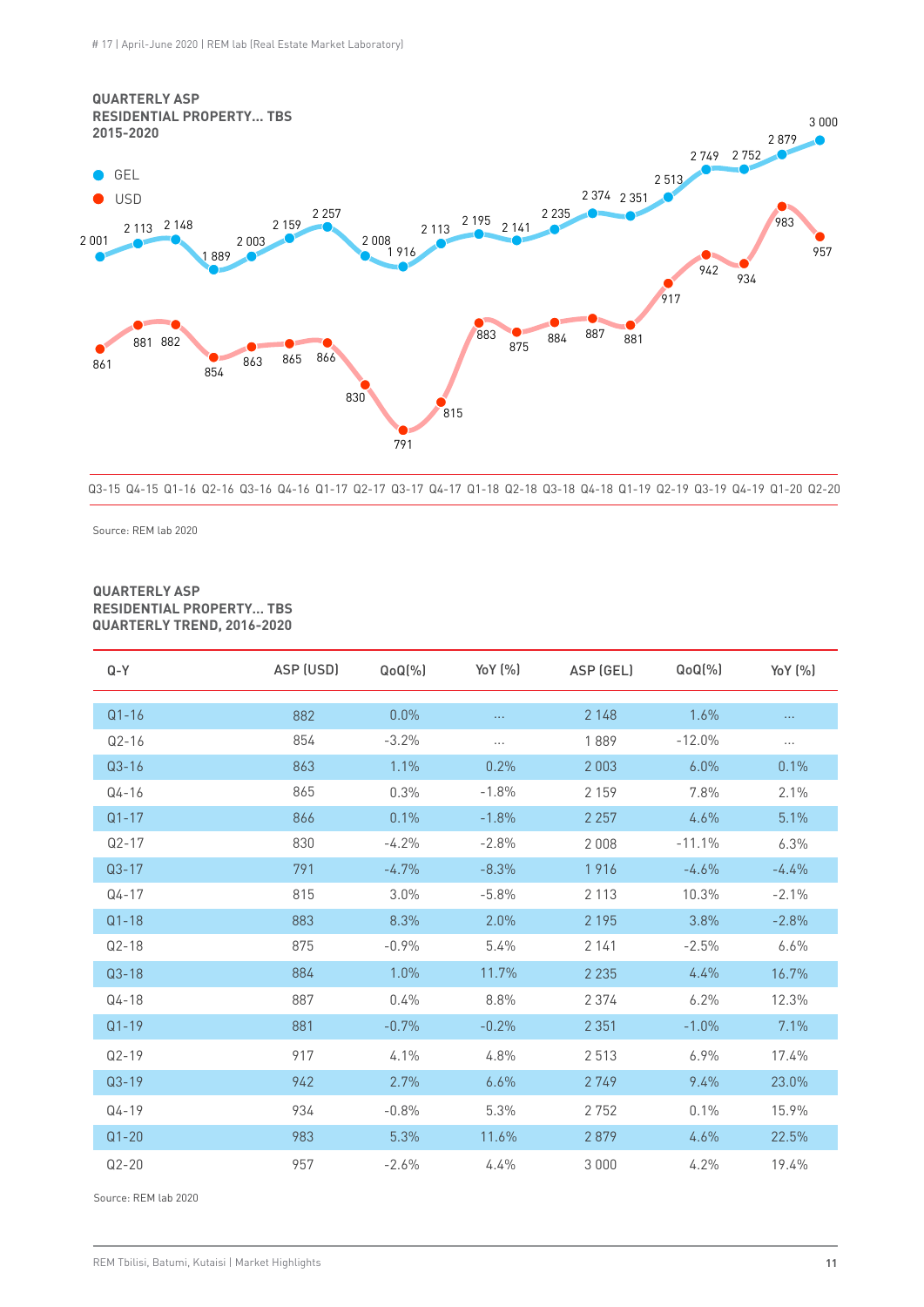#### **ASP RESIDENTIAL PROPERTY... TBS & DISTRICTS AV Q2 2020**



Source: REM lab 2020

#### **ASP RESIDENTIAL PROPERTY... TBS Q2 2020**

| <b>DISTRICT</b>    | ASP (USD) | YoY (%) | ASP (GEL) | YoY (%) |
|--------------------|-----------|---------|-----------|---------|
|                    |           |         |           |         |
| <b>SABURTALO</b>   | 949       | $1\%$   | 2977      | 16%     |
| GLDANI             | 645       | 14%     | 2019      | 31%     |
| <b>NADZALADEVI</b> | 609       | $-2%$   | 1918      | 12%     |
| <b>DIDUBE</b>      | 797       | $-1%$   | 2497      | 13%     |
| <b>VAKE</b>        | 1051      | $-1%$   | 3 2 9 5   | 13%     |
| <b>MTATSMINDA</b>  | 1 2 4 0   | 6%      | 3886      | 21%     |
| <b>CHUGHURETI</b>  | 763       | $-10%$  | 2 3 9 6   | 3%      |
| <b>ISANI</b>       | 818       | 25%     | 2566      | 43%     |
| <b>KRTSANISI</b>   | 916       | 7%      | 2870      | 23%     |
| SAMGORI            | 606       | 7%      | 1900      | 23%     |
| <b>TBS</b>         | 957       | 4%      | 3000      | 19%     |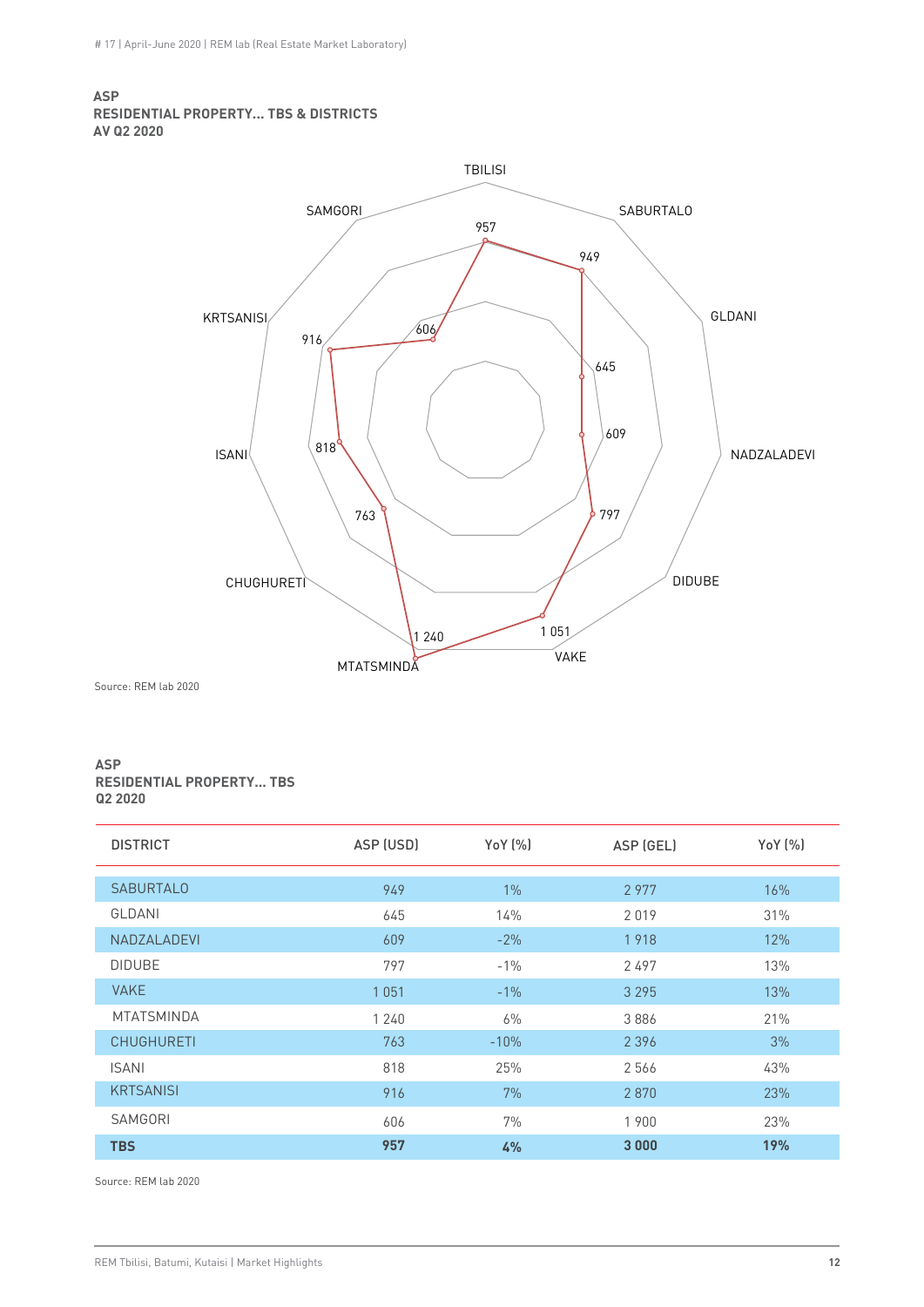



Source: REM lab 2020

**QUARTERLY ARP RESIDENTIAL PROPERTY... 2015-2020**



Q3-15 Q4-15 Q1-16 Q2-16 Q3-16 Q4-16 Q1-17 Q2-17 Q3-17 Q4-17 Q1-18 Q2-18 Q3-18 Q4-18 Q1-19 Q2-19 Q3-19 Q4-19 Q1-20 Q2-20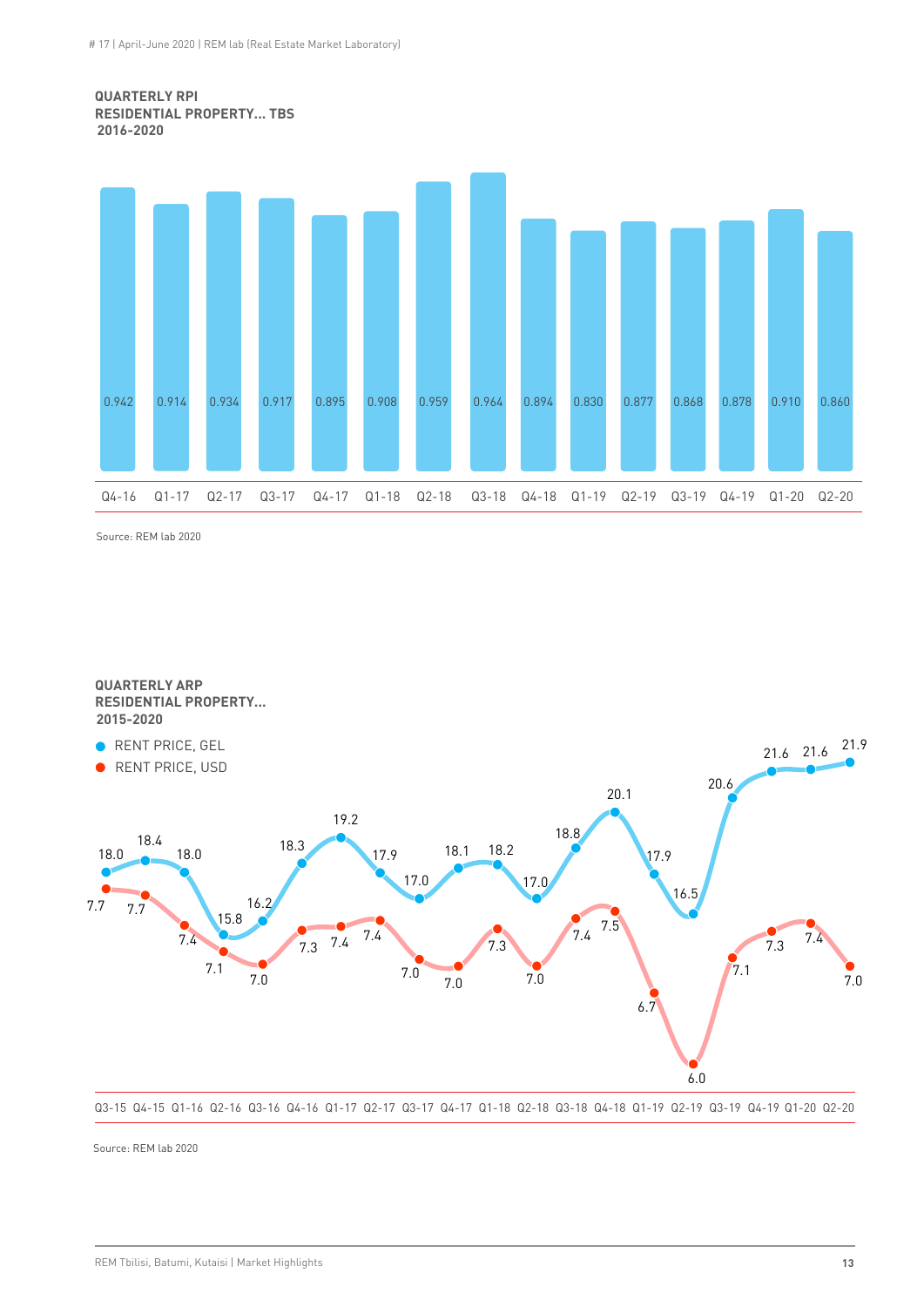#### **QUARTERLY ARP RESIDENTIAL PROPERTY… TBS QUARTERLY TREND, 2016-2020**

| Q-Y       | ARP (USD) | $QoQ(\%)$ | YoY (%)  | ARP (GEL) | $QoQ(\%)$ | YoY (%)  |
|-----------|-----------|-----------|----------|-----------|-----------|----------|
| $Q2 - 16$ | 7.12      | $-3.5%$   | $\cdots$ | 15.76     | $-12.3%$  | $\cdots$ |
| $Q3 - 16$ | 7.00      | $-1.7%$   | $-9.5%$  | 16.25     | 3.1%      | $-9.6%$  |
| $Q4 - 16$ | 7.33      | 4.7%      | $-4.5%$  | 18.29     | 12.6%     | $-0.5%$  |
| $Q1 - 17$ | 7.36      | 0.5%      | $-0.1%$  | 19.21     | 5.0%      | 6.9%     |
| $Q2 - 17$ | 7.42      | 0.8%      | 4.3%     | 17.95     | $-6.6%$   | 13.9%    |
| $Q3 - 17$ | 7.04      | $-5.1%$   | 0.7%     | 17.04     | $-5.1%$   | 4.9%     |
| $Q4 - 17$ | 6.98      | $-0.9%$   | $-4.8%$  | 18.12     | 6.4%      | $-0.9%$  |
| $Q1 - 18$ | 7.34      | 5.2%      | $-0.3%$  | 18.25     | 0.7%      | $-5.0%$  |
| $Q2-18$   | 6.98      | $-4.9%$   | $-6.0\%$ | 17.07     | $-6.5%$   | $-4.9%$  |
| $Q3-18$   | 7.44      | 6.6%      | 5.7%     | 18.84     | 10.5%     | 10.6%    |
| $Q4 - 18$ | 7.51      | 1.0%      | 7.7%     | 20.11     | 6.7%      | 11.0%    |
| $Q1 - 19$ | 6.71      | $-10.6%$  | $-8.5%$  | 17.91     | $-10.9%$  | $-1.8%$  |
| $Q2 - 19$ | 6.02      | $-10.3%$  | $-13.7%$ | 16.50     | $-7.9%$   | $-3.2%$  |
| $Q3-19$   | 7.06      | 17.3%     | $-5.1%$  | 20.62     | 25.0%     | 9.4%     |
| $Q4 - 19$ | 7.32      | 3.7%      | $-2.6%$  | 21.56     | 4.6%      | 7.2%     |
| $Q1 - 20$ | 7.40      | 1.1%      | 10.1%    | 21.60     | 0.3%      | 20.8%    |
| $Q2 - 20$ | 7.00      | $-5.6%$   | 15.9%    | 21.90     | 1.2%      | 32.6%    |

Source: REM lab 2020

#### **ARP RESIDENTIAL PROPERTY... TBS & DISTRIC TS AV Q2 2020**

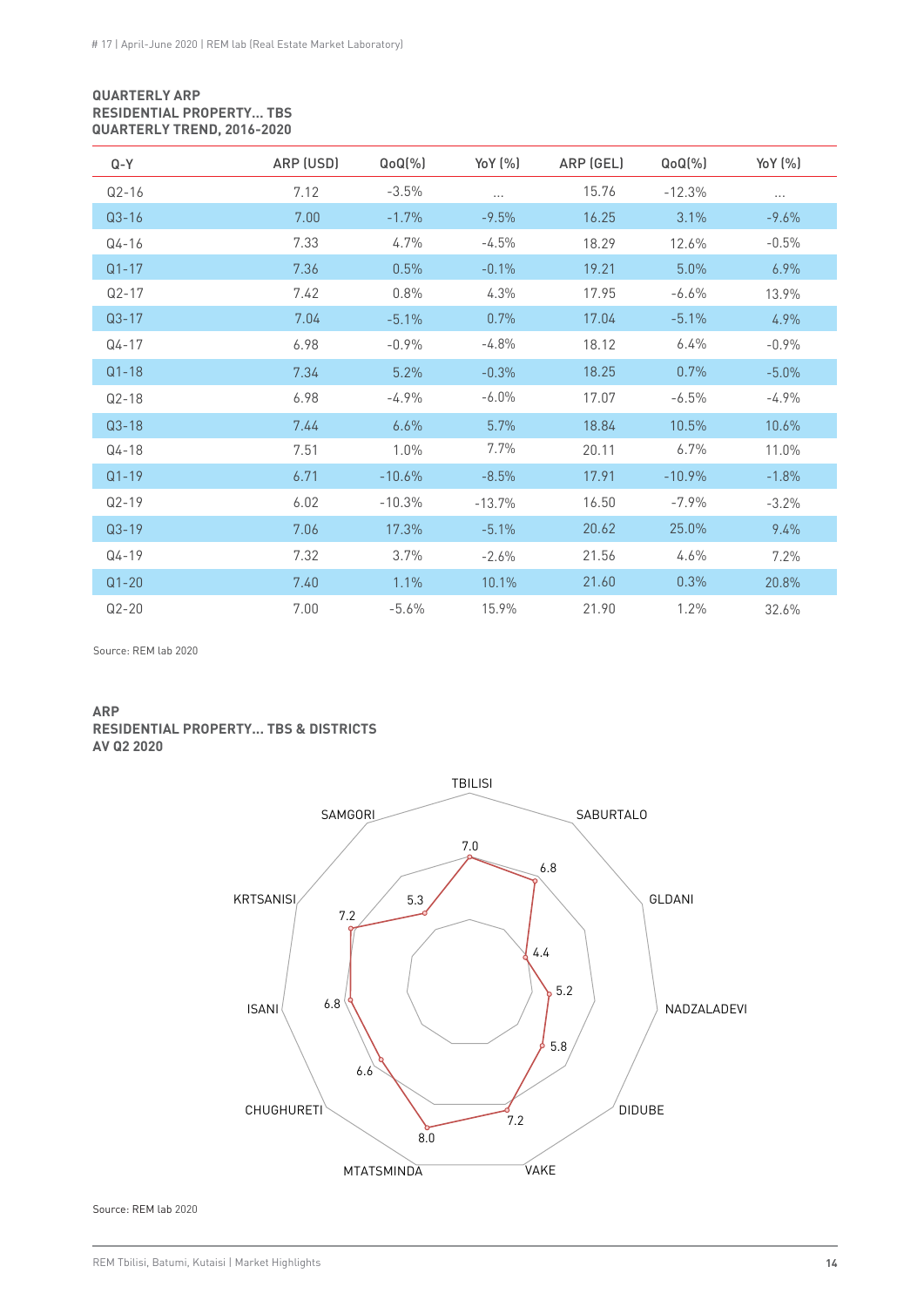#### **ARP RESIDENTIAL PROPERTY... TBS Q2 2020**

| <b>DISTRICT</b>    | ARP (USD) | YoY (%) | ARP (GEL) | YoY (%) |
|--------------------|-----------|---------|-----------|---------|
|                    |           |         |           |         |
| <b>SABURTALO</b>   | 6.8       | 12%     | 21.3      | 28%     |
| GLDANI             | 4.4       | 5%      | 13.8      | 20%     |
| <b>NADZALADEVI</b> | 5.2       | 16%     | 16.3      | 33%     |
| <b>DIDUBE</b>      | 5.8       | 13%     | 18.2      | 30%     |
| <b>VAKE</b>        | 7.2       | 11%     | 22.7      | 27%     |
| <b>MTATSMINDA</b>  | 8.0       | 15%     | 25.0      | 32%     |
| <b>CHUGHURETI</b>  | 6.6       | 24%     | 20.8      | 42%     |
| <b>ISANI</b>       | 6.8       | 26%     | 21.2      | 44%     |
| <b>KRTSANISI</b>   | 7.2       | 24%     | 22.5      | 42%     |
| SAMGORI            | 5.3       | 21%     | 16.5      | 38%     |
| <b>TBS</b>         | 7.0       | 16%     | 21.9      | 33%     |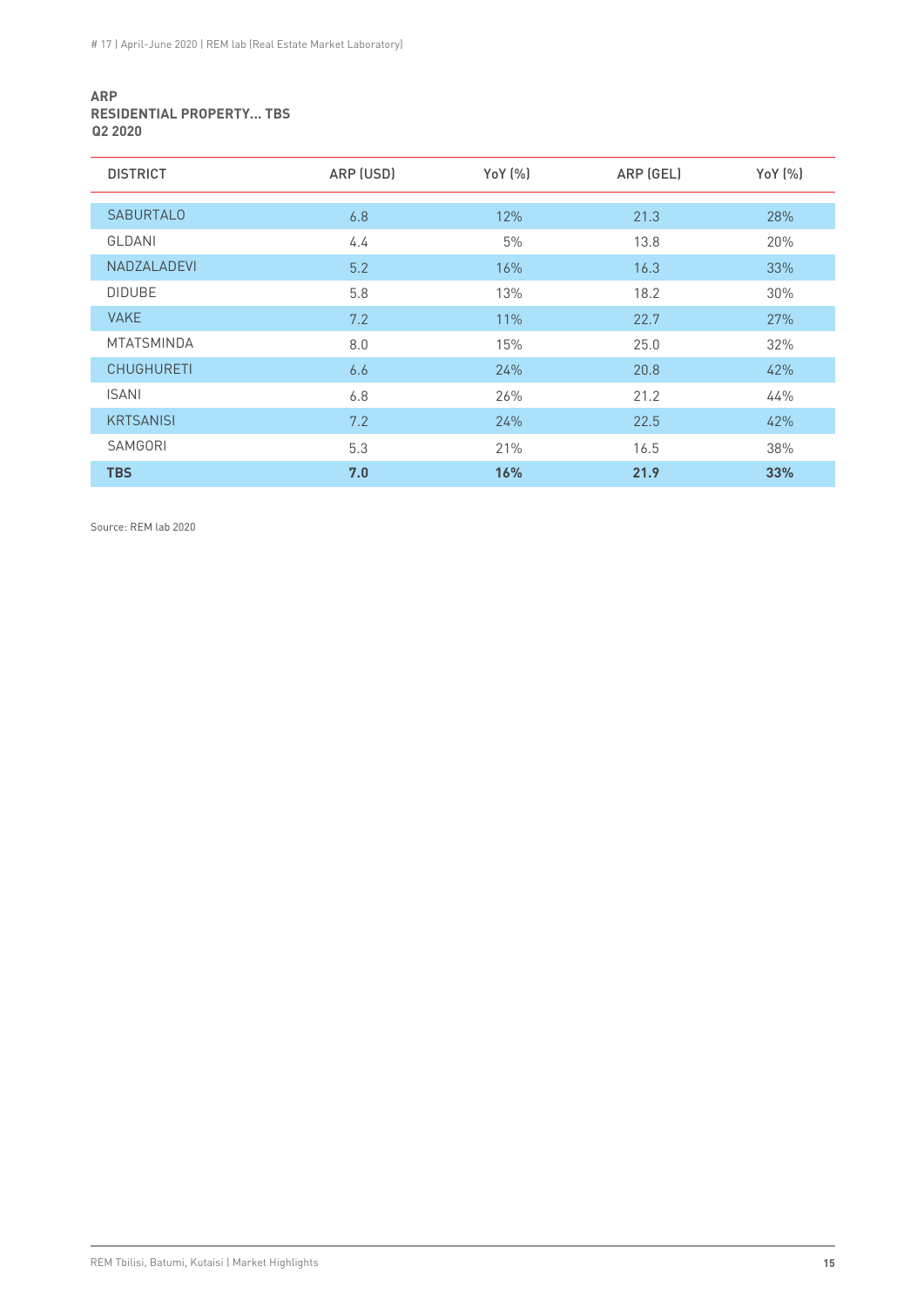## **COMMERCIAL PROPERTY PRICES**

TBS HIGHLIGHTS

The SPI for commercial properties increased by 30.1% (QoQ) in Q2 2020, reaching 0.97 index points (index equals 1 in base period, Q3 2015).

The RPI decreased by 17.4% (QoQ) and settled at 0.82 index points.

Throughout Q2 2020, the ASP varied between 946 and 1,254 USD per m2, and the ARP between 8.5 and 9.0 USD per m2.

In Q2, the ASP for commercial properties increased by 3.4% (YoY) and reached 1,095 USD per m2. While the ARP decreased by 2.0% (YoY), and reached at 8.7 USD per m2.



**QUARTERLY SPI COMMERCIAL PROPERTY... TBS 2016-2020**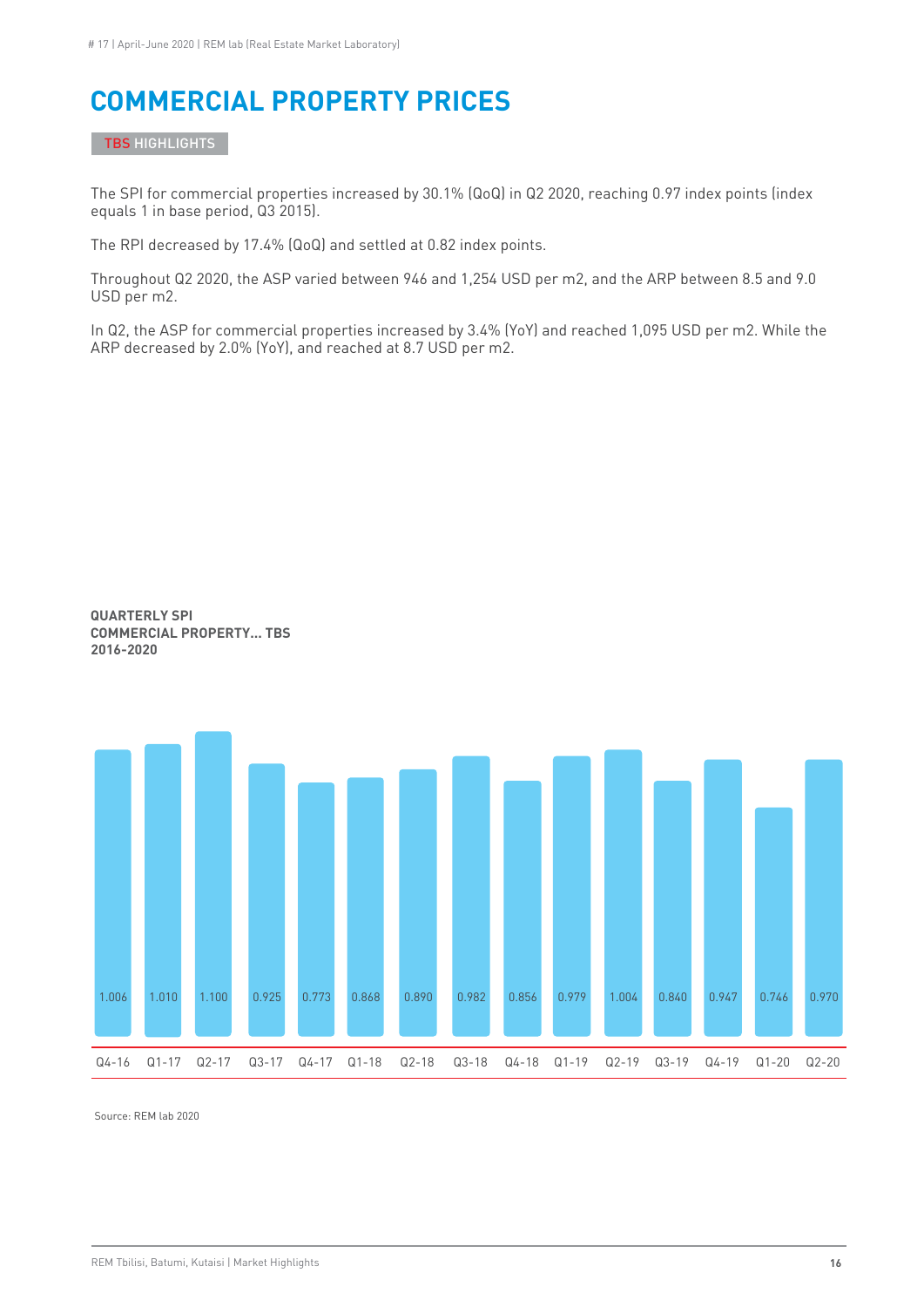

```
Q3-15 Q4-15 Q1-16 Q2-16 Q3-16 Q4-16 Q1-17 Q2-17 Q3-17 Q4-17 Q1-18 Q2-18 Q3-18 Q4-18 Q1-19 Q2-19 Q3-19 Q4-19 Q1-20 Q2-20
```
Source: REM lab 2020

#### **QUARTERLY ASP COMMERCIAL PROPERTY… TBS QUARTERLY TREND, 2016-2020**

| $Q - Y$   | ARP (USD) | $Q_0Q$ $[\%]$ | Yo Y (%) | ARP (GEL) | $Q_0Q$ $[\%]$ | YoY $(%)$ |
|-----------|-----------|---------------|----------|-----------|---------------|-----------|
| $Q2 - 16$ | 1 1 1 3   | 0.5%          | $\cdots$ | 2462      | $-8.7%$       | $\cdots$  |
| $Q3 - 16$ | 1051      | $-5.6%$       | $-10.1%$ | 2440      | $-0.9%$       | $-10.1%$  |
| $Q4 - 16$ | 1079      | 2.7%          | $-3.7%$  | 2686      | 10.1%         | $0.0\%$   |
| $Q1 - 17$ | 1049      | $-2.8%$       | $-5.3%$  | 2 7 3 4   | 1.8%          | 1.4%      |
| $Q2 - 17$ | 1054      | 0.5%          | $-5.3%$  | 2549      | $-6.8%$       | 3.5%      |
| $Q3 - 17$ | 1074      | 1.9%          | 2.2%     | 2 6 0 1   | 2.0%          | 6.6%      |
| $Q4 - 17$ | 1032      | $-3.9%$       | $-4.3%$  | 2677      | 3.0%          | $-0.3%$   |
| $Q1 - 18$ | 1 1 4 2   | 10.7%         | 8.9%     | 2836      | 5.9%          | 3.7%      |
| $Q2 - 18$ | 1 1 3 8   | $-0.4%$       | 8.0%     | 2782      | $-1.9%$       | 9.1%      |
| $Q3 - 18$ | 1052      | $-7.5%$       | $-2.0%$  | 2 6 6 0   | $-4.4%$       | 2.3%      |
| $Q4 - 18$ | 1076      | 2.2%          | 4.2%     | 2877      | 8.2%          | 7.5%      |
| $Q1 - 19$ | 979       | $-9.0%$       | $-14.3%$ | 2611      | $-9.2%$       | $-7.9\%$  |
| $Q2 - 19$ | 1059      | 8.2%          | $-6.9%$  | 2 9 0 2   | 11.2%         | 4.3%      |
| $Q3 - 19$ | 1090      | 3.0%          | 3.6%     | 3 1 8 4   | 9.7%          | 19.7%     |
| $Q4 - 19$ | 1 2 4 8   | 14.5%         | 16.0%    | 3678      | 15.5%         | 27.8%     |
| $Q1 - 20$ | 1 1 4 8   | $-8.0%$       | 17.3%    | 3 3 5 9   | $-8.7%$       | 28.7%     |
| $Q2 - 20$ | 1095      | $-4.6%$       | 3.4%     | 3 4 2 8   | 2.0%          | 18.1%     |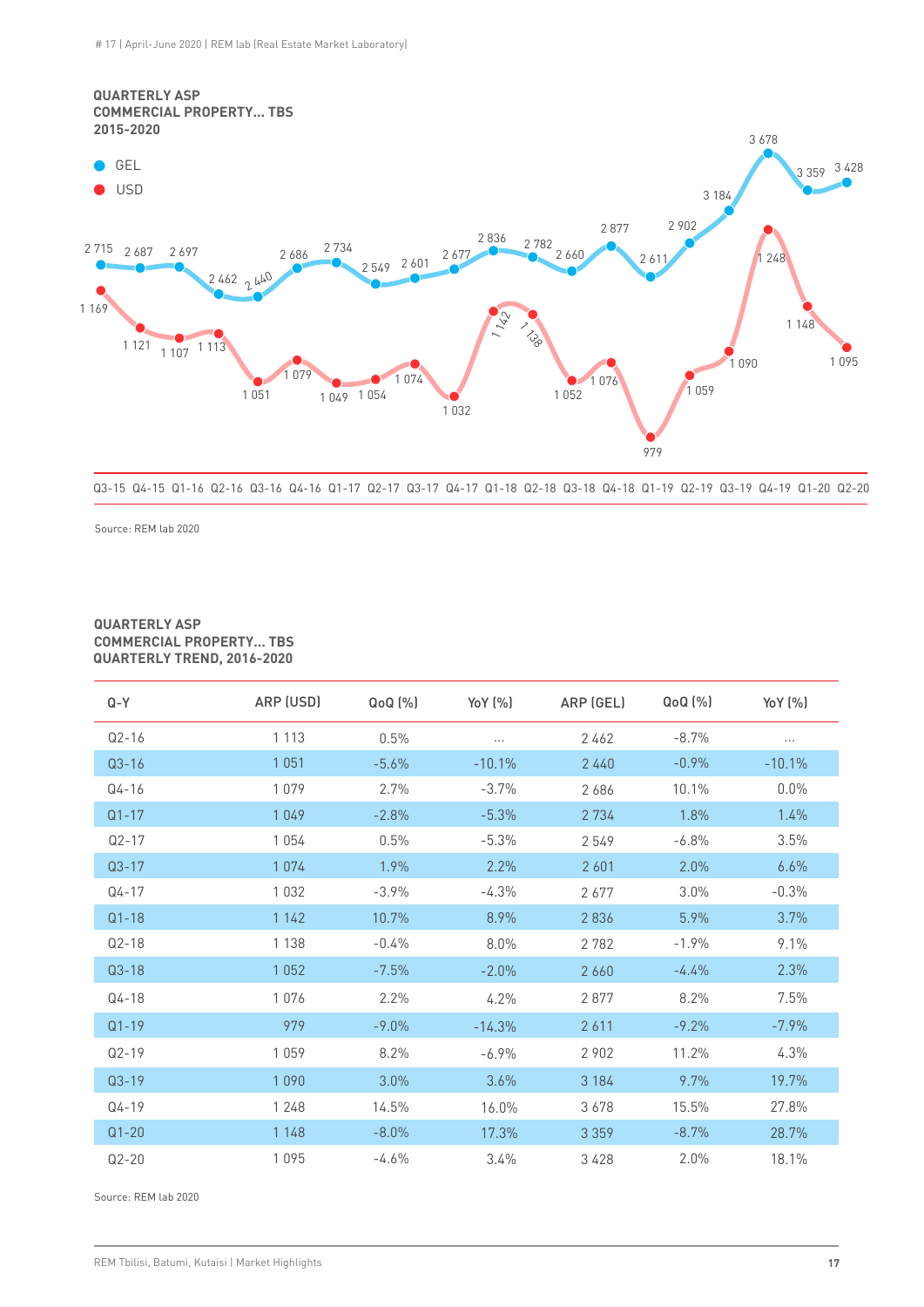#### **QUARTERLY RPI COMMERCIAL PROPERTY... TBS 2016-2020**



Source: REM lab 2020

**QUARTERLY ARP COMMERCIAL PROPERTY... TBS 2015-2020**

- RENT PRICE, GEL
- RENT PRICE, USD  $\bullet$



Q3-15 Q4-15 Q1-16 Q2-16 Q3-16 Q4-16 Q1-17 Q2-17 Q3-17 Q4-17 Q1-18 Q2-18 Q3-18 Q4-18 Q1-19 Q2-19 Q3-19 Q4-19 Q1-20 Q2-20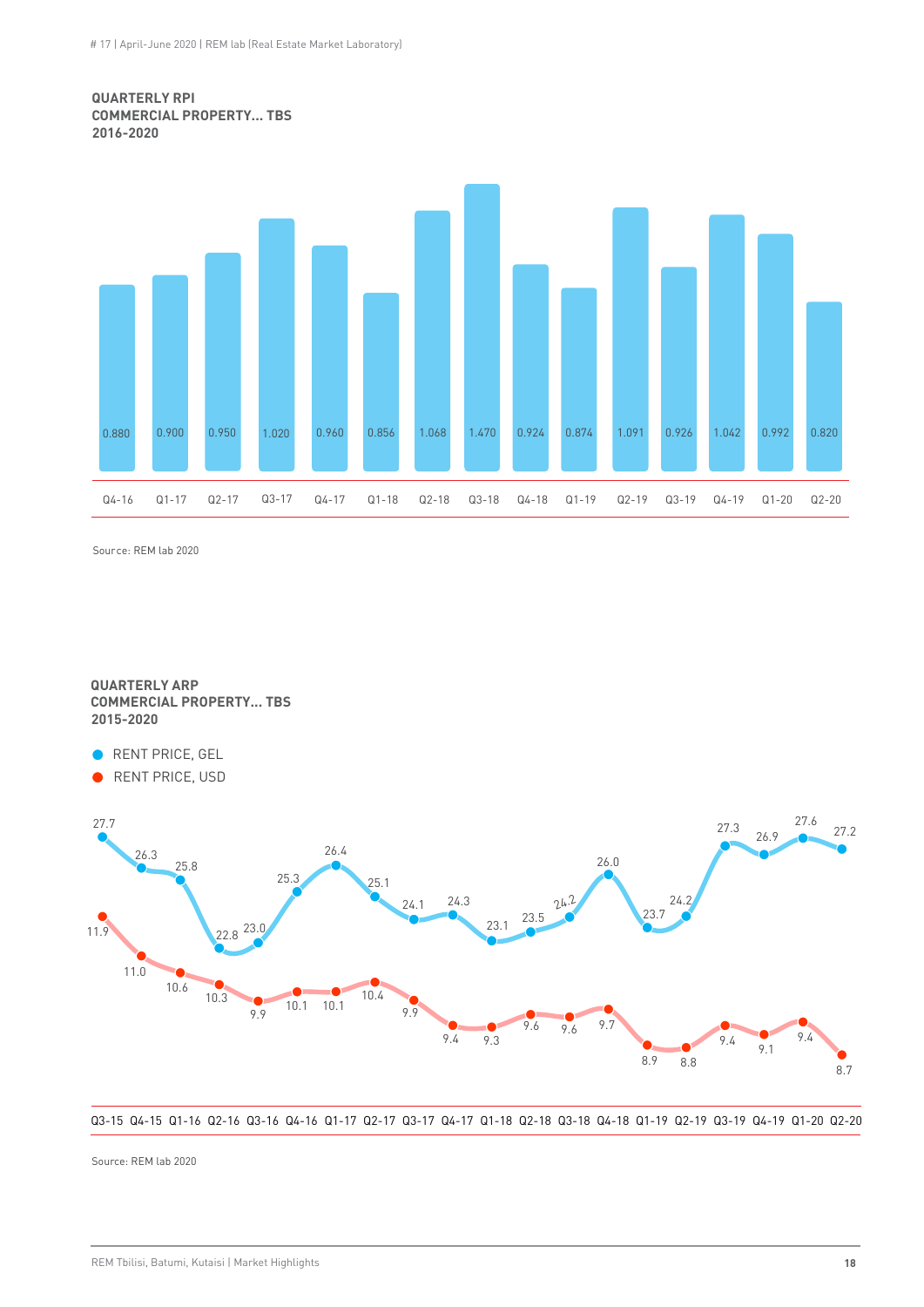#### **QUARTERLY ARP COMMERCIAL PROPERTY… TBS 2016-2020**

| $Q - Y$   | ARP (USD) | $QoQ$ $(\%)$ | Yo $Y(% )$ | ARP (GEL) | QoQ (%)  | YoY (%)  |
|-----------|-----------|--------------|------------|-----------|----------|----------|
| $Q2 - 16$ | 10.31     | $-2.6%$      | $\cdots$   | 22.81     | $-11.6%$ | $\cdots$ |
| $Q3 - 16$ | 9.92      | $-3.8%$      | $-16.7%$   | 23.04     | 1.0%     | $-16.8%$ |
| $Q4 - 16$ | 10.14     | 2.2%         | $-7.7%$    | 25.29     | 9.7%     | $-4.0\%$ |
| $Q1 - 17$ | 10.14     | 0.1%         | $-4.2%$    | 26.44     | 4.6%     | 2.5%     |
| $Q2 - 17$ | 10.37     | 2.2%         | 0.6%       | 25.07     | $-5.2%$  | 9.9%     |
| $Q3 - 17$ | 9.94      | $-4.1%$      | 0.2%       | 24.07     | $-4.0%$  | 4.5%     |
| $Q4 - 17$ | 9.35      | $-5.9%$      | $-7.8%$    | 24.27     | 0.8%     | $-4.0%$  |
| $Q1 - 18$ | 9.32      | $-0.4%$      | $-8.2%$    | 23.13     | $-4.7%$  | $-12.5%$ |
| $Q2 - 18$ | 9.61      | 3.2%         | $-7.3%$    | 23.51     | 1.7%     | $-6.2%$  |
| $Q3 - 18$ | 9.55      | $-0.6%$      | $-3.9\%$   | 24.18     | 2.8%     | 0.5%     |
| $Q4 - 18$ | 9.73      | 1.9%         | 4.0%       | 26.04     | 7.7%     | 7.3%     |
| $Q1 - 19$ | 8.89      | $-8.6%$      | $-4.6%$    | 23.71     | $-9.0\%$ | 2.5%     |
| $Q2 - 19$ | 8.84      | $-0.6%$      | $-8.1%$    | 24.21     | 2.1%     | 3.0%     |
| $Q3 - 19$ | 9.35      | 5.8%         | $-2.1%$    | 27.30     | 12.8%    | 12.9%    |
| $Q4 - 19$ | 9.14      | $-2.2%$      | $-6.1\%$   | 26.91     | $-1.4%$  | 3.3%     |
| $Q1 - 20$ | 9.40      | 3.2%         | 6.1%       | 27.60     | 2.7%     | 16.6%    |
| $Q2 - 20$ | 8.70      | $-8.2%$      | $-2.0\%$   | 27.20     | $-1.7%$  | 12.2%    |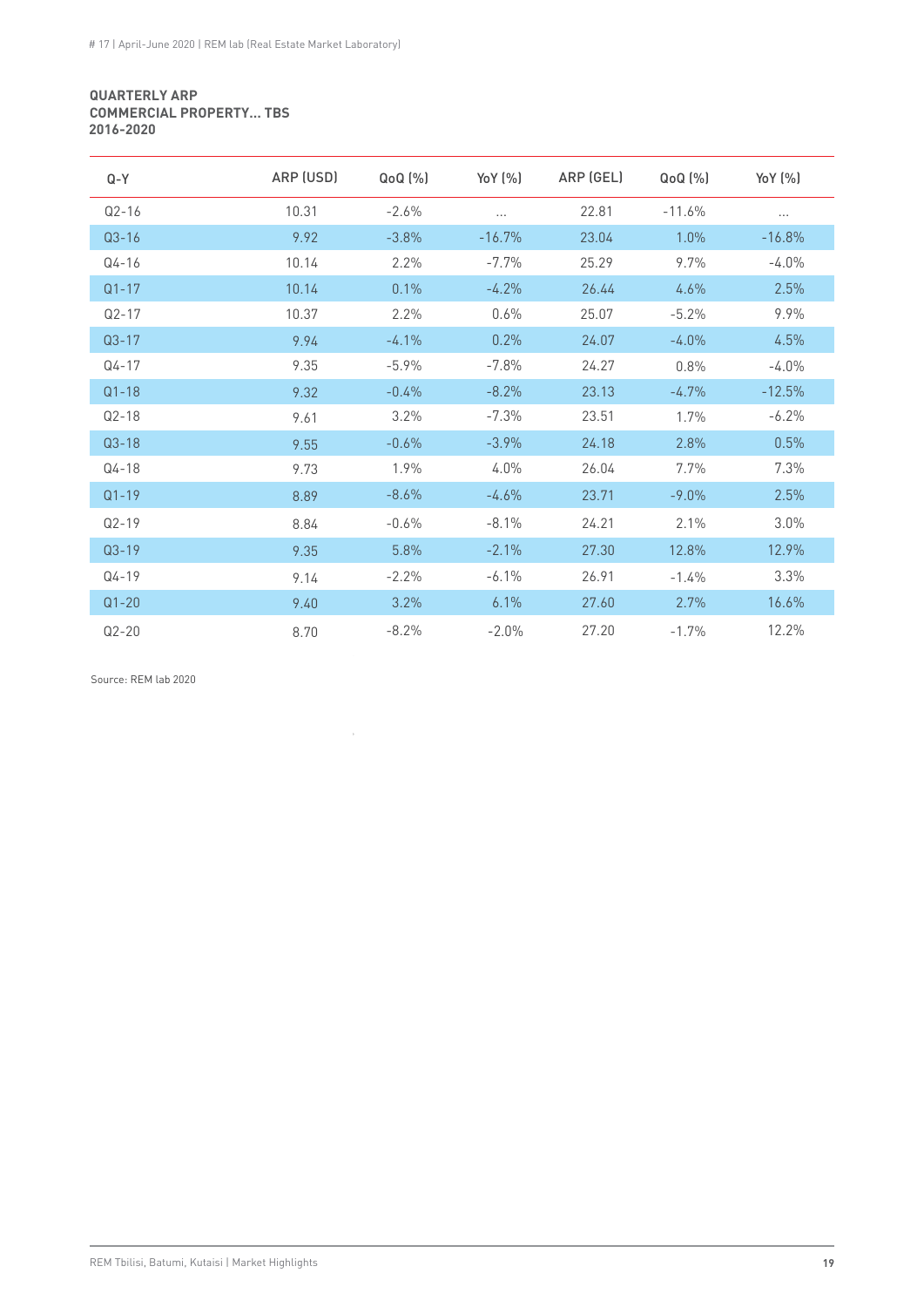### **BATUMI & KUTAISI REAL PROPERTY**

**HIGHLIGHTS** 

In Q2 2020, the real property market decreased significantly by 49.9% (QoQ) in Batumi and by 53.5% in Kutaisi (QoQ). There were 1,037 transactions registered in Batumi and 332 in Kutaisi.

In Batumi, the SPI for residential property in Q2 2020 decreased (-30.1%, QoQ), reaching 1.06 index points. Whereas, the SPI for residential property in Kutaisi decreased by 5.1% (QoQ), and settled at 1.29 index points.

The ASP of residential property decreased by 11.3% (QoQ) in Batumi, and increased by 3.1% (QoQ) in Kutaisi, amounting to 742 and 473 USD per m2, respectively.

#### **SALES REAL PROPERTY… BAT & KUT QUARTERLY SALES, 2016-2020**

| $Q - Y$   | BAT (UNIT) | $QoQ0(\%)$ | YoY (%)  | <b>KUT (UNIT)</b> | $QoQ0(\%)$ | YoY (%)  |
|-----------|------------|------------|----------|-------------------|------------|----------|
| $Q2 - 16$ | 1918       | 19.3%      |          | 576               | 13.4%      | $\cdots$ |
| $Q3 - 16$ | 1910       | $-0.4%$    | 14.2%    | 635               | 10.2%      | 3.3%     |
| $Q4 - 16$ | 1871       | $-2.0%$    | 22.8%    | 553               | $-12.9%$   | $-5.1%$  |
| $Q1 - 17$ | 1818       | $-2.8%$    | 13.1%    | 690               | 24.8%      | 35.8%    |
| $Q2 - 17$ | 2684       | 47.6%      | 39.9%    | 637               | $-7.7%$    | 10.6%    |
| $Q3 - 17$ | 2 5 0 3    | $-6.7%$    | 31.0%    | 731               | 14.8%      | 15.1%    |
| $Q4 - 17$ | 2670       | 6.7%       | 47.7%    | 721               | $-1.4%$    | 30.4%    |
| $Q1 - 18$ | 2 3 7 7    | $-11.0%$   | 30.7%    | 677               | $-6.1%$    | $-1.9%$  |
| $Q2 - 18$ | 2642       | 11.1%      | $-1.6%$  | 746               | 10.2%      | 17.1%    |
| $Q3 - 18$ | 2683       | 1.6%       | 7.2%     | 803               | 7.6%       | 9.8%     |
| $Q4 - 18$ | 3 2 5 0    | 21.1%      | 21.7%    | 722               | $-10.1%$   | 0.1%     |
| $Q1 - 19$ | 2 713      | $-16.5%$   | 14.1%    | 670               | $-7.2%$    | $-1.0%$  |
| $Q2 - 19$ | 3 2 3 2    | 19.1%      | 22.3%    | 811               | 21.0%      | 8.7%     |
| $Q3 - 19$ | 4913       | 52.0%      | 83.1%    | 791               | $-2.5%$    | $-1.5%$  |
| $Q4 - 19$ | 3836       | $-21.9%$   | 18.0%    | 815               | 3.0%       | 12.9%    |
| $Q1 - 20$ | 2 0 7 1    | $-46.0%$   | $-23.7%$ | 714               | $-12.4%$   | 6.6%     |
| $Q2 - 20$ | 1 0 3 7    | $-49.9%$   | $-67.9%$ | 332               | $-53.5%$   | $-59.1%$ |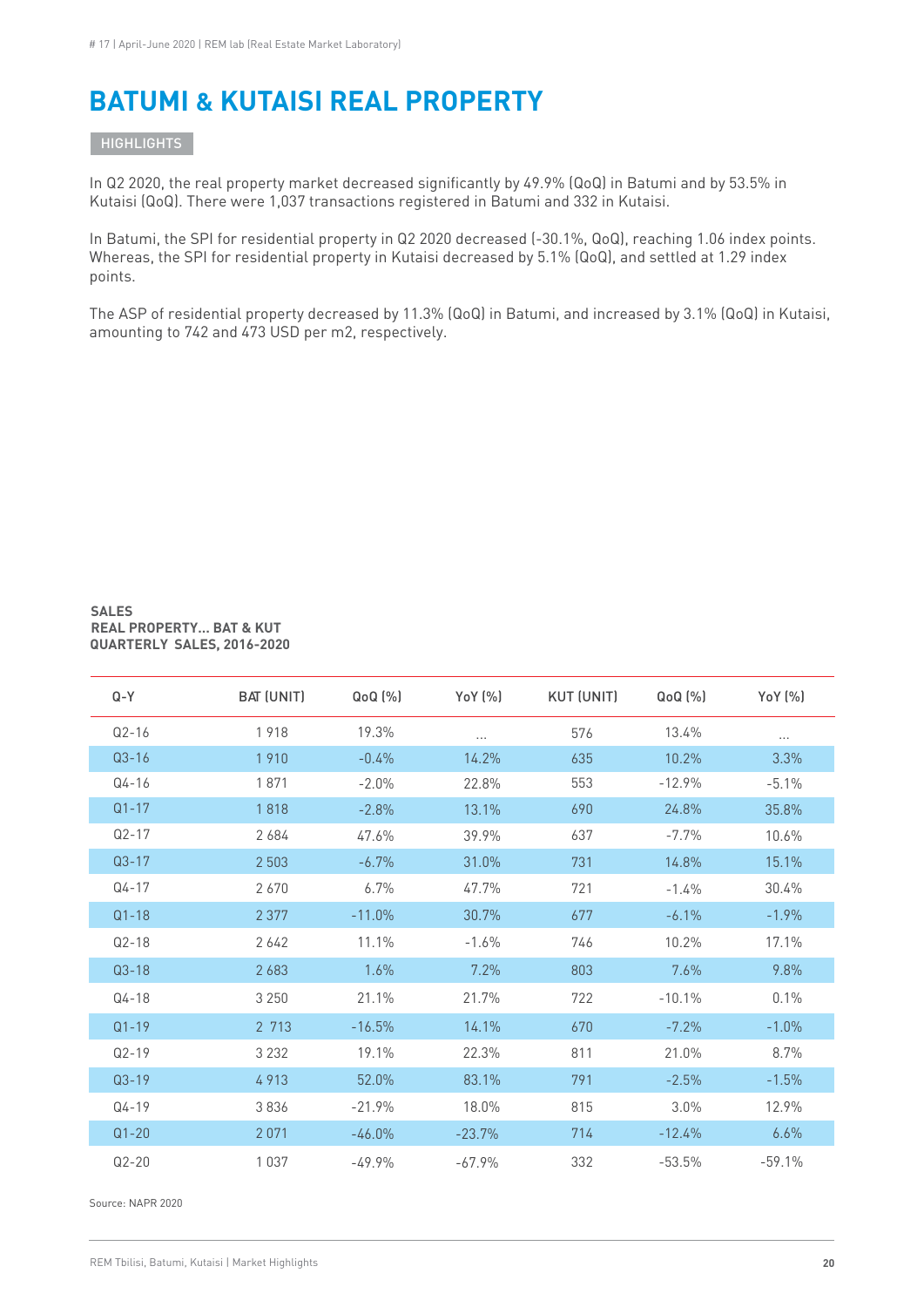

Q3-15 Q4-15 Q1-16 Q2-16 Q3-16 Q4-16 Q1-17 Q2-17 Q3-17 Q4-17 Q1-18 Q2-18 Q3-18 Q4-18 Q1-19 Q2-19 Q3-19 Q4-19 Q1-20 Q2-20

Source: NAPR 2020

#### **QUARTERLY ASP RESIDENTIAL PROPERTY… BAT 2016-2020**

| $Q - Y$   | ASP (USD) | $QoQ$ $[\%]$ | ASP (GEL) | QoQ (%) |
|-----------|-----------|--------------|-----------|---------|
| $Q2 - 16$ | 775       | 6.4%         | 1715      | $-3.3%$ |
| $Q3 - 16$ | 784       | 1.1%         | 1820      | 6.1%    |
| $Q4 - 16$ | 719       | $-8.2%$      | 1795      | $-1.4%$ |
| $Q1 - 17$ | 720       | 0.1%         | 1875      | 4.4%    |
| $Q2 - 17$ | 734       | 1.9%         | 1775      | $-5.3%$ |
| $Q3-17$   | 747       | 1.7%         | 1808      | 1.8%    |
| $Q4 - 17$ | 755       | 1.1%         | 1958      | 8.3%    |
| $Q1 - 18$ | 772       | 2.4%         | 1919      | $-2.0%$ |
| $Q2-18$   | 795       | 3.0%         | 1945      | 1.3%    |
| $Q3-18$   | 802       | 0.9%         | 2 0 3 0   | 4.4%    |
| $Q4 - 18$ | 842       | 5.0%         | 2 2 5 3   | 11.0%   |
| $Q1 - 19$ | 827       | $-1.8%$      | 2 2 0 7   | $-2.0%$ |
| $Q2 - 19$ | 852       | 3.0%         | 2 3 3 3   | 5.7%    |
| $Q3-19$   | 782       | $-8.2%$      | 2 2 8 3   | $-2.2%$ |
| Q4-19     | 768       | $-1.8%$      | 2 2 6 1   | $-0.9%$ |
| $Q1 - 20$ | 837       | 9.0%         | 2448      | 8.3%    |
| $Q2 - 20$ | 742       | $-11.3%$     | 2 3 2 9   | $-4.9%$ |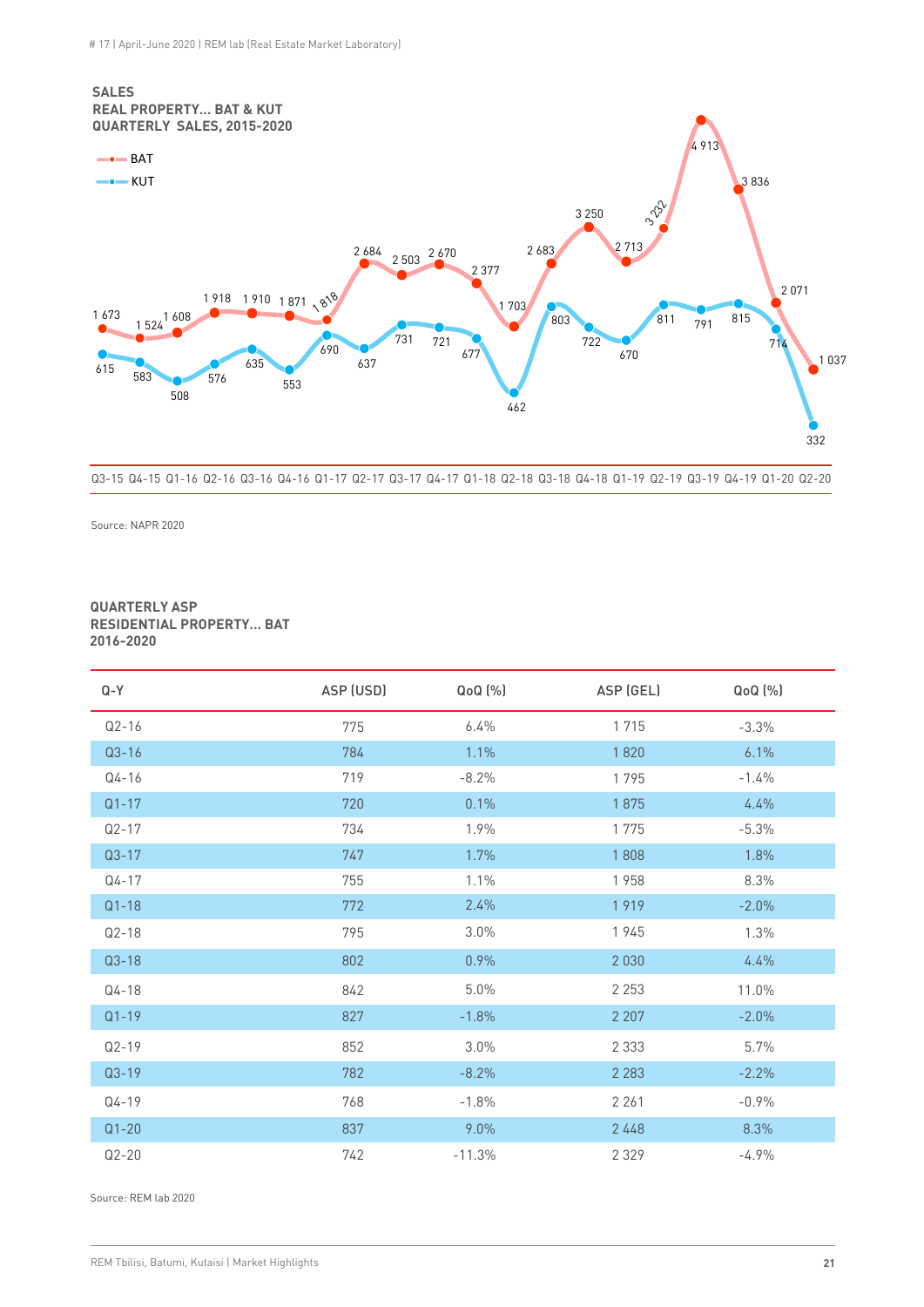

Source: REM lab 2020

#### **QUARTERLY ASP RESIDENTIAL PROPERTY… KUT 2016-2020**

| $Q - Y$   | ASP (USD) | QoQ (%)  | ASP (GEL) | QoQ (%)  |
|-----------|-----------|----------|-----------|----------|
| $Q2 - 16$ | 348       | $-6.5%$  | 769       | $-15.0%$ |
| $Q3 - 16$ | 374       | 7.7%     | 869       | 13.0%    |
| $Q4 - 16$ | 379       | 1.2%     | 945       | 8.8%     |
| $Q1 - 17$ | 354       | $-6.5%$  | 923       | $-2.4%$  |
| $Q2 - 17$ | 344       | $-2.8%$  | 833       | $-9.7%$  |
| $Q3 - 17$ | 342       | $-0.8%$  | 827       | $-0.7%$  |
| $Q4 - 17$ | 375       | 9.7%     | 972       | 17.5%    |
| $Q1 - 18$ | 391       | 4.4%     | 973       | 0.0%     |
| $Q2 - 18$ | 351       | $-10.2%$ | 859       | $-11.6%$ |
| $Q3 - 18$ | 391       | 11.2%    | 989       | 15.1%    |
| $Q4 - 18$ | 399       | 2.0%     | 1067      | 7.9%     |
| $Q1 - 19$ | 417       | 4.5%     | 1 1 1 2   | 4.2%     |
| $Q2 - 19$ | 374       | $-10.2%$ | 1025      | $-7.8%$  |
| $Q3 - 19$ | 473       | 26.3%    | 1 3 8 0   | 34.7%    |
| $Q4 - 19$ | 509       | 7.7%     | 1500      | 8.7%     |
| $Q1 - 20$ | 459       | $-9.8%$  | 1 3 4 4   | $-10.4%$ |
| $Q2 - 20$ | 742       | $-11.3%$ | 2 3 2 9   | $-4.9%$  |